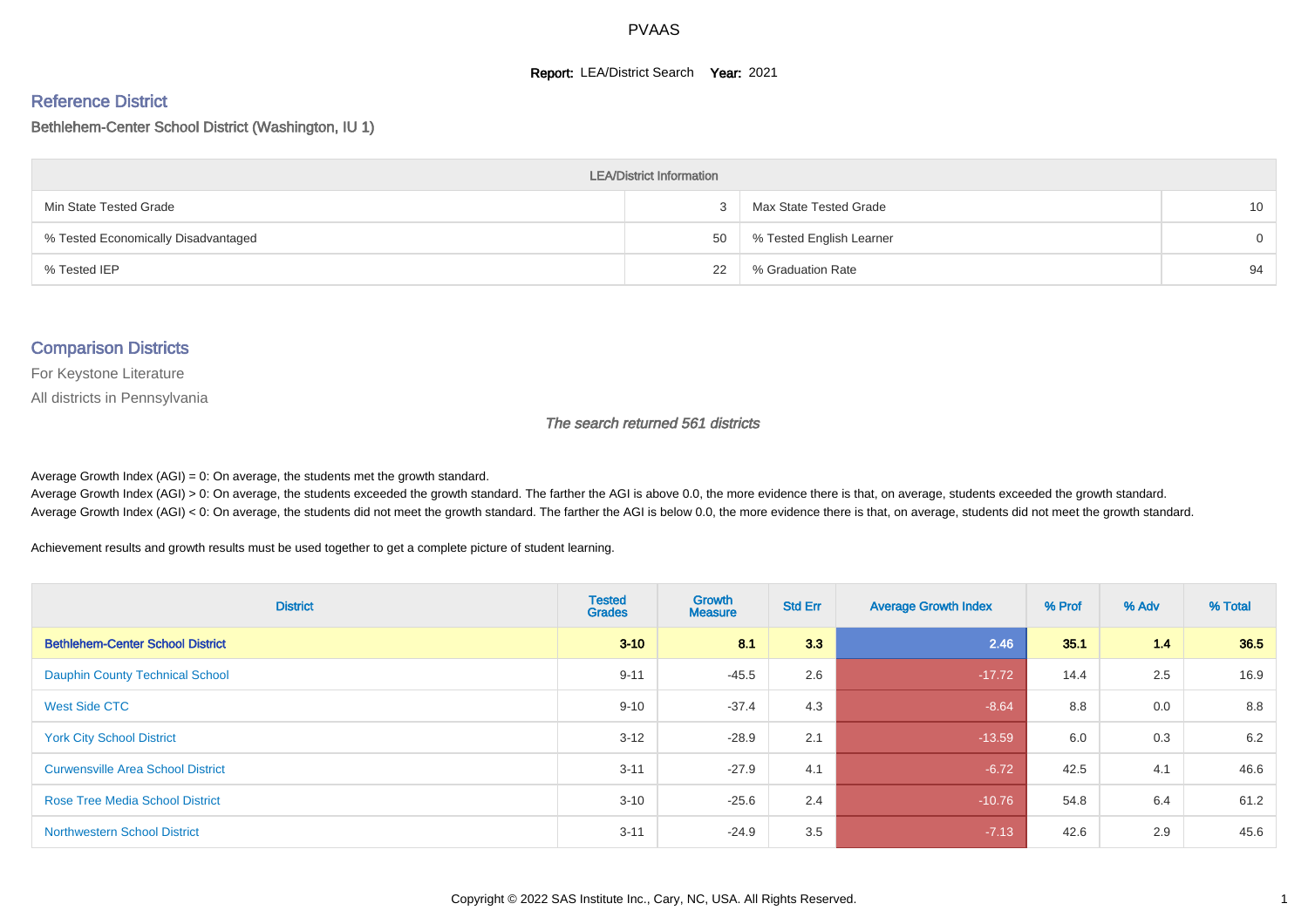| <b>District</b>                               | <b>Tested</b><br><b>Grades</b> | <b>Growth</b><br><b>Measure</b> | <b>Std Err</b> | <b>Average Growth Index</b> | % Prof | % Adv   | % Total |
|-----------------------------------------------|--------------------------------|---------------------------------|----------------|-----------------------------|--------|---------|---------|
| <b>Bethlehem-Center School District</b>       | $3 - 10$                       | 8.1                             | 3.3            | 2.46                        | 35.1   | $1.4$   | 36.5    |
| Philipsburg-Osceola Area School District      | $3 - 11$                       | $-24.8$                         | 3.3            | $-7.43$                     | 19.7   | 2.6     | 22.4    |
| <b>Mastery Charter School - Gratz Campus</b>  | $7 - 10$                       | $-23.9$                         | 4.5            | $-5.29$                     | 2.9    | 0.0     | 2.9     |
| <b>Southern Fulton School District</b>        | $3 - 11$                       | $-23.7$                         | 4.4            | $-5.37$                     | 34.2   | 10.5    | 44.7    |
| <b>Shikellamy School District</b>             | $3 - 10$                       | $-22.3$                         | 2.5            | $-8.92$                     | 33.3   | 6.1     | 39.5    |
| <b>Lawrence County CTC</b>                    | $10 - 11$                      | $-21.7$                         | 3.6            | $-6.05$                     | 19.8   | 0.0     | 19.8    |
| Lackawanna Trail School District              | $3 - 10$                       | $-21.7$                         | 3.5            | $-6.20$                     | 38.5   | 1.5     | 40.0    |
| <b>Springfield Township School District</b>   | $3 - 11$                       | $-18.9$                         | 3.2            | $-5.88$                     | 62.6   | 3.6     | 66.3    |
| <b>Frazier School District</b>                | $3 - 11$                       | $-17.2$                         | 3.7            | $-4.70$                     | 37.1   | 1.6     | 38.7    |
| <b>Penns Manor Area School District</b>       | $3 - 12$                       | $-17.0$                         | 3.7            | $-4.52$                     | 29.7   | 3.1     | 32.8    |
| <b>Pennridge School District</b>              | $3 - 10$                       | $-16.8$                         | 1.4            | $-11.59$                    | 46.8   | 8.0     | 54.9    |
| Jefferson County-Dubois AVTS                  | $9 - 11$                       | $-16.2$                         | 3.9            | $-4.16$                     | 23.0   | 0.0     | 23.0    |
| <b>Lancaster School District</b>              | $3 - 12$                       | $-15.8$                         | 1.5            | $-10.90$                    | 14.6   | $2.3\,$ | 16.9    |
| Mifflinburg Area School District              | $3 - 11$                       | $-15.8$                         | 2.5            | $-6.30$                     | 42.4   | 4.0     | 46.4    |
| Schuylkill Haven Area School District         | $3 - 11$                       | $-15.3$                         | 3.1            | $-4.87$                     | 49.7   | 2.4     | 52.1    |
| <b>Ringgold School District</b>               | $3 - 11$                       | $-14.7$                         | 2.4            | $-6.04$                     | 41.5   | 7.9     | 49.4    |
| <b>Tacony Academy Charter School</b>          | $3 - 11$                       | $-14.7$                         | 3.0            | $-4.82$                     | 22.4   | 1.8     | 24.1    |
| Southern Columbia Area School District        | $3 - 11$                       | $-14.6$                         | 3.0            | $-4.92$                     | 55.0   | 4.0     | 59.0    |
| <b>Erie City School District</b>              | $3 - 12$                       | $-14.5$                         | 1.6            | $-9.26$                     | 25.4   | 3.0     | 28.4    |
| <b>Ridgway Area School District</b>           | $3 - 11$                       | $-14.5$                         | 4.1            | $-3.56$                     | 49.0   | 9.8     | 58.8    |
| <b>Minersville Area School District</b>       | $3 - 11$                       | $-14.4$                         | 3.7            | $-3.90$                     | 39.3   | 3.3     | 42.6    |
| <b>Williamsburg Community School District</b> | $3 - 11$                       | $-14.3$                         | 4.1            | $-3.48$                     | 28.3   | 0.0     | 28.3    |
| Johnsonburg Area School District              | $3 - 11$                       | $-14.1$                         | 3.9            | $-3.62$                     | 54.0   | 4.6     | 58.6    |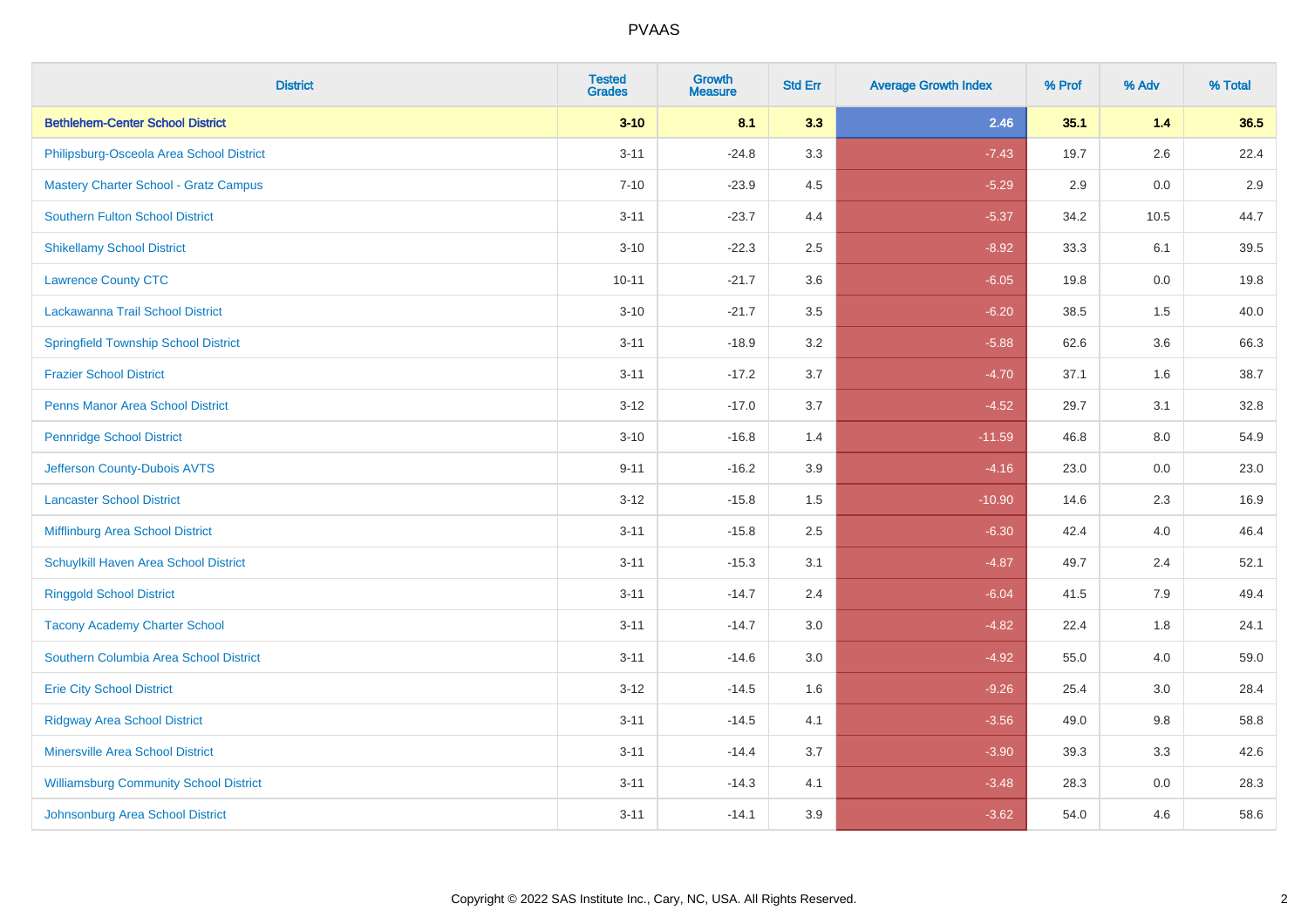| <b>District</b>                                 | <b>Tested</b><br><b>Grades</b> | <b>Growth</b><br><b>Measure</b> | <b>Std Err</b> | <b>Average Growth Index</b> | % Prof | % Adv   | % Total |
|-------------------------------------------------|--------------------------------|---------------------------------|----------------|-----------------------------|--------|---------|---------|
| <b>Bethlehem-Center School District</b>         | $3 - 10$                       | 8.1                             | 3.3            | 2.46                        | 35.1   | 1.4     | 36.5    |
| <b>Riverside Beaver County School District</b>  | $3 - 11$                       | $-14.0$                         | 3.0            | $-4.64$                     | 49.4   | $8.8\,$ | 58.2    |
| <b>Bristol Township School District</b>         | $3 - 11$                       | $-13.9$                         | 2.0            | $-7.05$                     | 31.0   | 3.7     | 34.7    |
| <b>Tulpehocken Area School District</b>         | $3 - 12$                       | $-13.7$                         | 2.8            | $-4.81$                     | 36.7   | 2.8     | 39.4    |
| Propel Charter School - Braddock Hills          | $3 - 11$                       | $-13.6$                         | 3.6            | $-3.81$                     | 9.7    | 1.6     | 11.3    |
| Salisbury-Elk Lick School District              | $3 - 11$                       | $-13.5$                         | 5.9            | $-2.30$                     | 27.8   | 0.0     | 27.8    |
| <b>Titusville Area School District</b>          | $3 - 11$                       | $-13.2$                         | 2.6            | $-4.99$                     | 43.2   | 4.8     | 48.0    |
| <b>Rochester Area School District</b>           | $3 - 11$                       | $-13.2$                         | 4.6            | $-2.89$                     | 19.5   | 1.3     | 20.8    |
| <b>Northern Potter School District</b>          | $3 - 12$                       | $-13.1$                         | 4.6            | $-2.84$                     | 37.5   | 0.0     | 37.5    |
| Southern Huntingdon County School District      | $3 - 11$                       | $-12.9$                         | 3.2            | $-3.98$                     | 32.5   | $2.5\,$ | 35.0    |
| <b>Keystone Education Center Charter School</b> | $3 - 12$                       | $-12.9$                         | 5.9            | $-2.19$                     | 28.0   | 0.0     | 28.0    |
| <b>Hatboro-Horsham School District</b>          | $3 - 11$                       | $-12.8$                         | 1.7            | $-7.47$                     | 45.6   | 7.2     | 52.8    |
| <b>Norristown Area School District</b>          | $3 - 12$                       | $-12.8$                         | 1.6            | $-7.98$                     | 23.5   | 2.3     | 25.7    |
| <b>Avonworth School District</b>                | $3 - 10$                       | $-12.6$                         | 3.1            | $-4.01$                     | 59.8   | 4.6     | 64.4    |
| Columbia-Montour AVTS                           | $9 - 10$                       | $-12.5$                         | 3.0            | $-4.16$                     | 22.3   | 0.6     | 22.9    |
| <b>Wellsboro Area School District</b>           | $3 - 11$                       | $-12.4$                         | 3.0            | $-4.11$                     | 49.2   | 11.9    | 61.1    |
| <b>Owen J Roberts School District</b>           | $3 - 11$                       | $-12.3$                         | 1.6            | $-7.61$                     | 57.0   | 11.9    | 69.0    |
| <b>West Mifflin Area School District</b>        | $3 - 12$                       | $-12.3$                         | 2.9            | $-4.22$                     | 39.7   | 10.3    | 50.0    |
| <b>Annville-Cleona School District</b>          | $3 - 12$                       | $-12.1$                         | 2.7            | $-4.46$                     | 34.9   | 7.8     | 42.6    |
| Catasauqua Area School District                 | $3 - 12$                       | $-12.1$                         | 3.0            | $-4.00$                     | 36.8   | 7.6     | 44.3    |
| <b>Bucks County Technical High School</b>       | $9 - 10$                       | $-12.0$                         | 2.5            | $-4.84$                     | 35.9   | 3.2     | 39.2    |
| <b>Marion Center Area School District</b>       | $3 - 10$                       | $-12.0$                         | 3.1            | $-3.87$                     | 33.7   | 1.1     | 34.8    |
| <b>Moniteau School District</b>                 | $3 - 11$                       | $-11.8$                         | 3.3            | $-3.56$                     | 50.0   | 6.3     | 56.3    |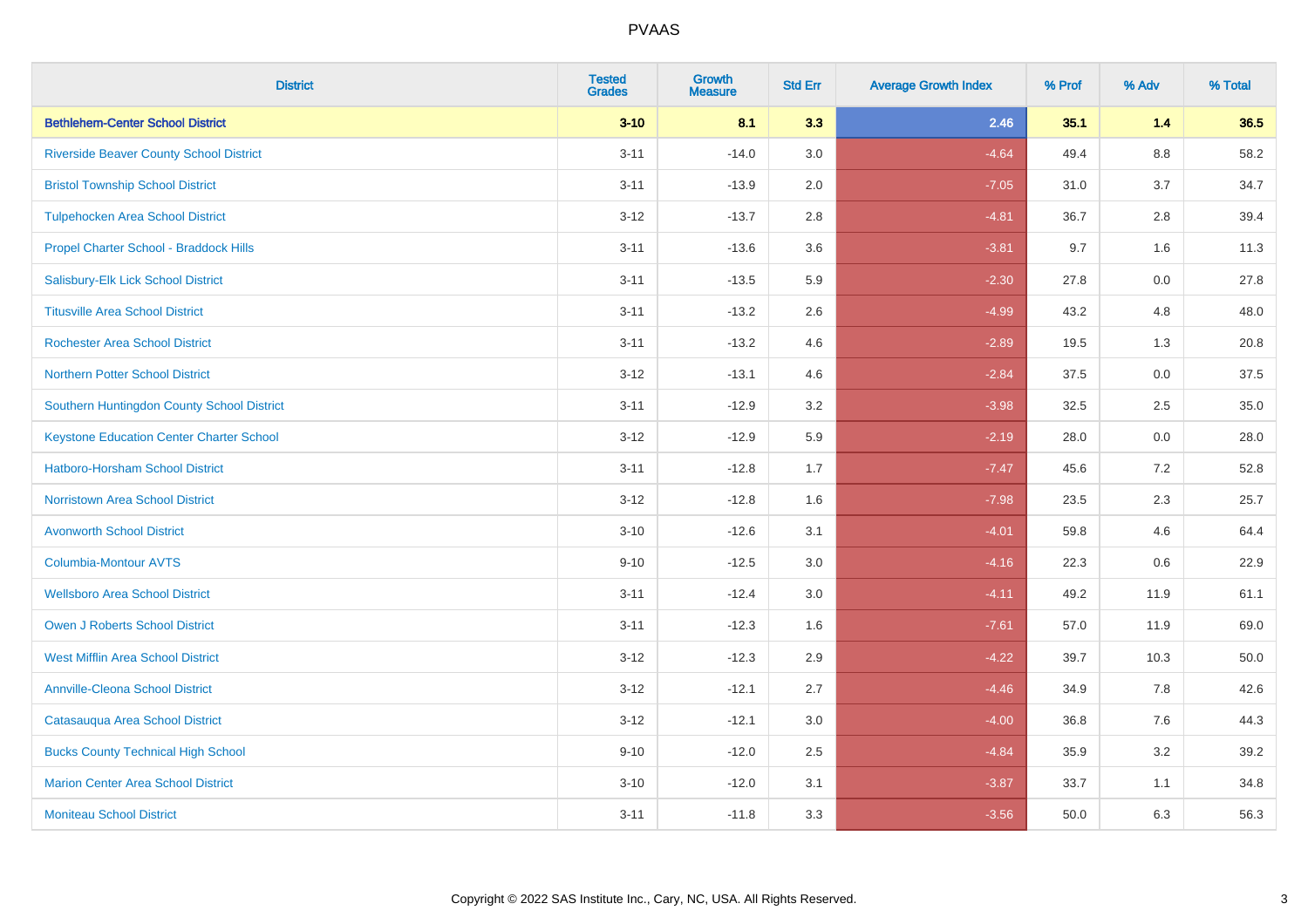| <b>District</b>                            | <b>Tested</b><br><b>Grades</b> | <b>Growth</b><br><b>Measure</b> | <b>Std Err</b> | <b>Average Growth Index</b> | % Prof | % Adv | % Total |
|--------------------------------------------|--------------------------------|---------------------------------|----------------|-----------------------------|--------|-------|---------|
| <b>Bethlehem-Center School District</b>    | $3 - 10$                       | 8.1                             | 3.3            | 2.46                        | 35.1   | $1.4$ | 36.5    |
| <b>Steelton-Highspire School District</b>  | $3 - 11$                       | $-11.8$                         | 3.5            | $-3.40$                     | 14.5   | 0.0   | 14.5    |
| <b>Propel Charter School-Homestead</b>     | $3 - 11$                       | $-11.7$                         | 4.1            | $-2.84$                     | 15.9   | 0.0   | 15.9    |
| <b>Abington School District</b>            | $3 - 10$                       | $-11.5$                         | 1.9            | $-6.00$                     | 56.2   | 11.6  | 67.8    |
| Southern Tioga School District             | $3 - 11$                       | $-11.5$                         | 2.7            | $-4.25$                     | 47.8   | 6.4   | 54.3    |
| Maritime Academy Charter School            | $3 - 10$                       | $-11.4$                         | 3.5            | $-3.29$                     | 15.2   | 0.0   | 15.2    |
| <b>Plum Borough School District</b>        | $3 - 11$                       | $-11.3$                         | 2.2            | $-5.19$                     | 51.1   | 9.0   | 60.1    |
| <b>South Park School District</b>          | $3 - 11$                       | $-11.3$                         | 2.7            | $-4.23$                     | 53.5   | 13.7  | 67.3    |
| La Academia Partnership Charter School     | $6 - 11$                       | $-11.0$                         | 4.7            | $-2.34$                     | 6.8    | 0.0   | 6.8     |
| <b>Sugar Valley Rural Charter School</b>   | $3 - 11$                       | $-11.0$                         | 4.5            | $-2.46$                     | 14.9   | 0.0   | 14.9    |
| <b>Solanco School District</b>             | $3 - 11$                       | $-11.0$                         | 2.0            | $-5.55$                     | 41.6   | 4.5   | 46.1    |
| <b>Propel Charter School-Montour</b>       | $3 - 10$                       | $-10.7$                         | 3.9            | $-2.71$                     | 13.7   | 0.0   | 13.7    |
| Northern Lehigh School District            | $3 - 12$                       | $-10.4$                         | 2.7            | $-3.82$                     | 28.0   | 9.3   | 37.3    |
| <b>Exeter Township School District</b>     | $3 - 11$                       | $-10.4$                         | 1.9            | $-5.44$                     | 50.6   | 2.7   | 53.3    |
| <b>Farrell Area School District</b>        | $3 - 11$                       | $-10.4$                         | 4.3            | $-2.41$                     | 19.0   | 0.0   | 19.0    |
| The New Academy Charter School             | $8 - 11$                       | $-10.4$                         | 5.2            | $-2.00$                     | 0.0    | 0.0   | 0.0     |
| <b>Union City Area School District</b>     | $3 - 12$                       | $-10.2$                         | 3.6            | $-2.87$                     | 42.9   | 3.2   | 46.0    |
| <b>Pittston Area School District</b>       | $3 - 11$                       | $-10.1$                         | 5.6            | $-1.80$                     | 38.1   | 9.5   | 47.6    |
| <b>Northwest Area School District</b>      | $3 - 10$                       | $-10.0$                         | 3.8            | $-2.59$                     | 34.6   | 7.3   | 41.8    |
| Jefferson-Morgan School District           | $3 - 10$                       | $-9.9$                          | 4.2            | $-2.35$                     | 43.8   | 4.2   | 47.9    |
| <b>Big Spring School District</b>          | $3 - 11$                       | $-9.8$                          | 2.4            | $-4.00$                     | 38.6   | 8.9   | 47.5    |
| <b>Neshannock Township School District</b> | $3 - 10$                       | $-9.7$                          | 2.9            | $-3.34$                     | 62.4   | 5.6   | 67.9    |
| <b>Benton Area School District</b>         | $3 - 10$                       | $-9.7$                          | 4.5            | $-2.18$                     | 43.2   | 5.4   | 48.6    |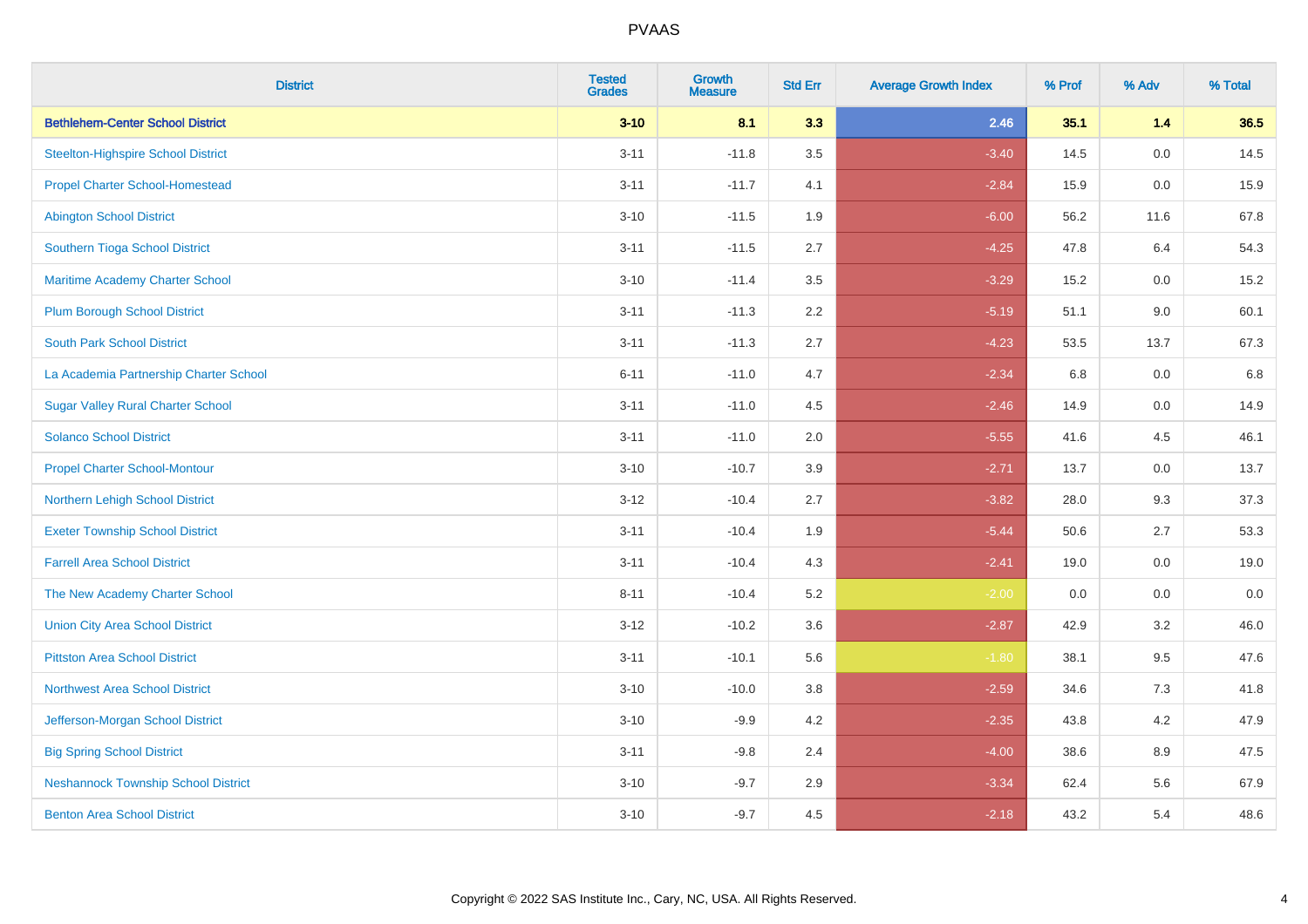| <b>District</b>                               | <b>Tested</b><br><b>Grades</b> | <b>Growth</b><br><b>Measure</b> | <b>Std Err</b> | <b>Average Growth Index</b> | % Prof | % Adv   | % Total |
|-----------------------------------------------|--------------------------------|---------------------------------|----------------|-----------------------------|--------|---------|---------|
| <b>Bethlehem-Center School District</b>       | $3 - 10$                       | 8.1                             | 3.3            | 2.46                        | 35.1   | 1.4     | 36.5    |
| <b>Chambersburg Area School District</b>      | $3 - 11$                       | $-9.5$                          | 1.3            | $-7.20$                     | 42.7   | $8.6\,$ | 51.4    |
| <b>Redbank Valley School District</b>         | $3 - 11$                       | $-9.5$                          | 3.4            | $-2.77$                     | 31.5   | 4.9     | 36.4    |
| <b>Clearfield Area School District</b>        | $3 - 10$                       | $-9.4$                          | 2.6            | $-3.56$                     | 43.0   | 3.1     | 46.1    |
| <b>Carmichaels Area School District</b>       | $3 - 10$                       | $-9.3$                          | 3.3            | $-2.81$                     | 35.1   | 1.4     | 36.5    |
| <b>Berwick Area School District</b>           | $3 - 11$                       | $-9.3$                          | 2.6            | $-3.59$                     | 42.1   | 5.5     | 47.6    |
| <b>Bradford Area School District</b>          | $3 - 12$                       | $-9.3$                          | 2.4            | $-3.87$                     | 45.8   | 8.3     | 54.2    |
| <b>North East School District</b>             | $3 - 11$                       | $-9.3$                          | 3.1            | $-3.02$                     | 62.6   | 14.4    | 77.0    |
| <b>Innovative Arts Academy Charter School</b> | $6 - 11$                       | $-9.1$                          | 3.7            | $-2.44$                     | 9.5    | 0.0     | 9.5     |
| <b>Mahanoy Area School District</b>           | $3 - 10$                       | $-9.0$                          | 3.6            | $-2.49$                     | 26.2   | 1.6     | 27.9    |
| Aliquippa School District                     | $3 - 11$                       | $-9.0$                          | 4.2            | $-2.14$                     | 11.0   | 0.0     | 11.0    |
| Philadelphia Academy Charter School           | $3 - 11$                       | $-8.9$                          | 2.9            | $-3.04$                     | 50.5   | 2.9     | 53.4    |
| South Allegheny School District               | $3 - 11$                       | $-8.8$                          | 3.2            | $-2.70$                     | 40.5   | 0.0     | 40.5    |
| <b>North Star School District</b>             | $3 - 11$                       | $-8.7$                          | 3.5            | $-2.51$                     | 47.8   | 6.0     | 53.7    |
| <b>Palisades School District</b>              | $3 - 11$                       | $-8.7$                          | 2.8            | $-3.06$                     | 53.8   | 6.7     | 60.5    |
| <b>Milton Area School District</b>            | $3 - 11$                       | $-8.7$                          | 2.5            | $-3.52$                     | 45.4   | $6.9\,$ | 52.3    |
| <b>Chartiers-Houston School District</b>      | $3 - 10$                       | $-8.6$                          | 3.5            | $-2.41$                     | 59.7   | 4.5     | 64.2    |
| Lampeter-Strasburg School District            | $3 - 12$                       | $-8.6$                          | 2.0            | $-4.33$                     | 55.1   | 9.8     | 64.8    |
| <b>West Middlesex Area School District</b>    | $3 - 10$                       | $-8.4$                          | 3.8            | $-2.21$                     | 34.9   | 2.8     | 37.6    |
| <b>Elizabeth Forward School District</b>      | $3 - 11$                       | $-8.4$                          | 2.4            | $-3.41$                     | 51.7   | 4.0     | 55.7    |
| <b>Southmoreland School District</b>          | $3 - 11$                       | $-8.3$                          | 3.6            | $-2.32$                     | 56.8   | 7.2     | 64.0    |
| <b>Tamaqua Area School District</b>           | $3 - 12$                       | $-8.2$                          | 2.5            | $-3.24$                     | 44.5   | 1.9     | 46.4    |
| <b>Muncy School District</b>                  | $3 - 11$                       | $-8.1$                          | 3.7            | $-2.21$                     | 42.0   | 3.8     | 45.8    |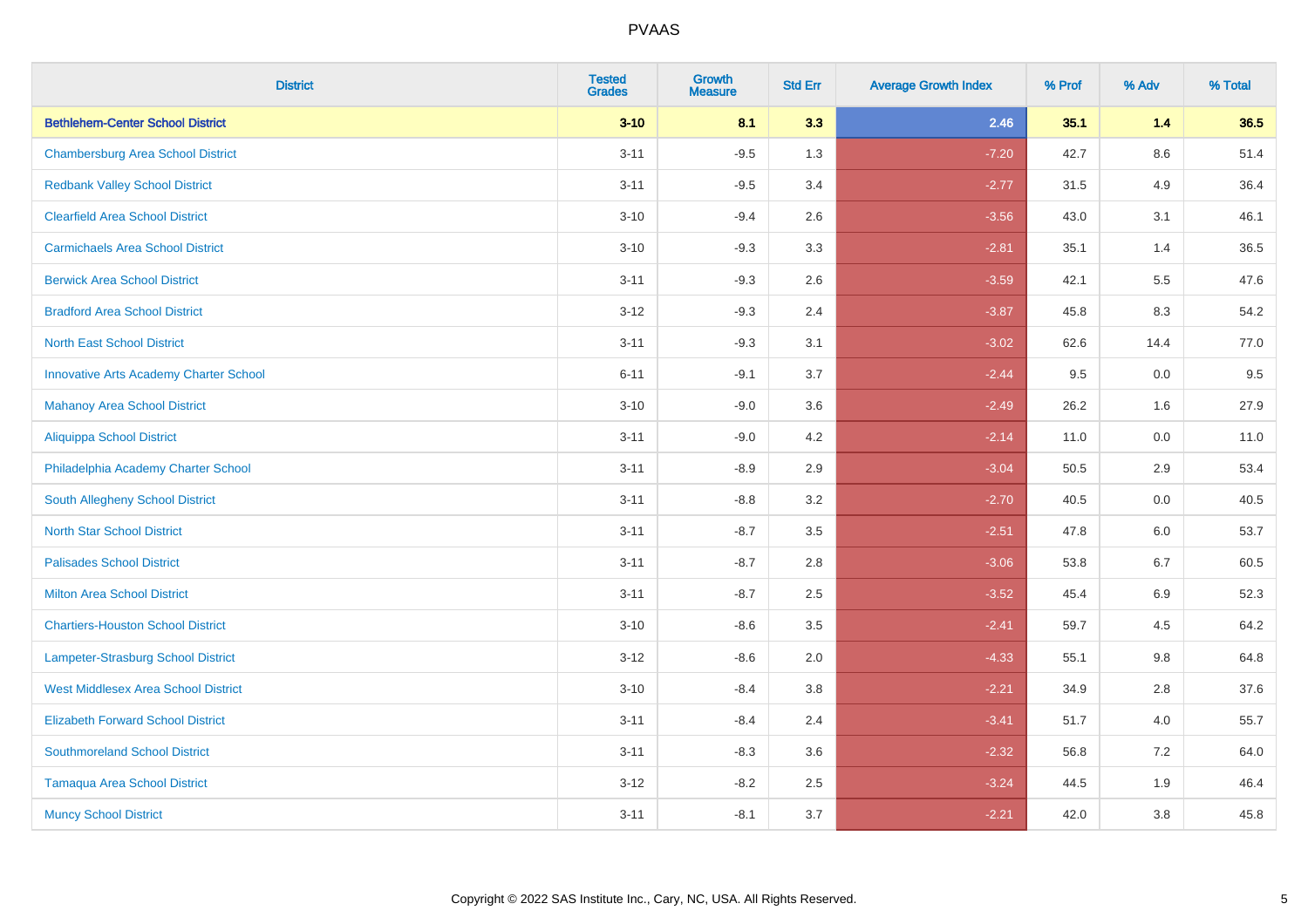| <b>District</b>                              | <b>Tested</b><br><b>Grades</b> | <b>Growth</b><br><b>Measure</b> | <b>Std Err</b> | <b>Average Growth Index</b> | % Prof | % Adv | % Total  |
|----------------------------------------------|--------------------------------|---------------------------------|----------------|-----------------------------|--------|-------|----------|
| <b>Bethlehem-Center School District</b>      | $3 - 10$                       | 8.1                             | 3.3            | 2.46                        | 35.1   | 1.4   | 36.5     |
| <b>Portage Area School District</b>          | $3 - 10$                       | $-8.1$                          | 3.6            | $-2.26$                     | 40.6   | 9.4   | $50.0\,$ |
| <b>Blairsville-Saltsburg School District</b> | $3 - 11$                       | $-8.0$                          | 3.0            | $-2.68$                     | 37.3   | 7.0   | 44.3     |
| <b>Western Beaver County School District</b> | $3 - 11$                       | $-7.8$                          | 4.2            | $-1.87$                     | 56.5   | 6.5   | 63.0     |
| <b>Shamokin Area School District</b>         | $3 - 11$                       | $-7.7$                          | 4.8            | $-1.60$                     | 38.1   | 3.2   | 41.3     |
| <b>Pine Grove Area School District</b>       | $3 - 11$                       | $-7.7$                          | 2.9            | $-2.66$                     | 42.3   | 7.7   | 50.0     |
| <b>Dunmore School District</b>               | $3 - 11$                       | $-7.7$                          | 2.9            | $-2.62$                     | 34.0   | 7.2   | 41.2     |
| <b>Penn Hills School District</b>            | $3 - 11$                       | $-7.6$                          | 2.6            | $-2.94$                     | 33.1   | 0.7   | 33.8     |
| <b>Mohawk Area School District</b>           | $3 - 11$                       | $-7.5$                          | 3.1            | $-2.45$                     | 49.4   | 11.0  | 60.4     |
| Northern Tioga School District               | $3 - 12$                       | $-7.5$                          | 2.8            | $-2.64$                     | 54.0   | 1.2   | 55.2     |
| <b>Conneaut School District</b>              | $3 - 12$                       | $-7.5$                          | 2.6            | $-2.91$                     | 38.4   | 7.4   | 45.8     |
| <b>Highlands School District</b>             | $3 - 11$                       | $-7.4$                          | 2.7            | $-2.76$                     | 44.4   | 3.7   | 48.2     |
| <b>Williams Valley School District</b>       | $3 - 11$                       | $-7.3$                          | 3.4            | $-2.13$                     | 23.2   | 0.0   | 23.2     |
| <b>California Area School District</b>       | $3 - 10$                       | $-7.3$                          | 3.6            | $-2.02$                     | 42.6   | 9.8   | 52.5     |
| <b>Forest Hills School District</b>          | $3 - 11$                       | $-7.3$                          | 2.7            | $-2.74$                     | 41.1   | 13.7  | 54.8     |
| <b>Interboro School District</b>             | $3 - 12$                       | $-7.3$                          | 2.1            | $-3.43$                     | 46.6   | 4.8   | 51.4     |
| <b>Brownsville Area School District</b>      | $3 - 12$                       | $-7.2$                          | 3.9            | $-1.83$                     | 34.4   | 6.1   | 40.5     |
| <b>Windber Area School District</b>          | $3 - 11$                       | $-7.2$                          | 3.2            | $-2.24$                     | 55.4   | 7.2   | 62.6     |
| <b>Wallenpaupack Area School District</b>    | $3 - 11$                       | $-7.1$                          | 2.3            | $-3.09$                     | 40.8   | 2.4   | 43.1     |
| <b>Freedom Area School District</b>          | $3 - 11$                       | $-7.1$                          | 3.0            | $-2.37$                     | 43.8   | 4.2   | 47.9     |
| <b>Harbor Creek School District</b>          | $3 - 11$                       | $-7.1$                          | 2.7            | $-2.67$                     | 48.8   | 15.2  | 64.0     |
| <b>Moshannon Valley School District</b>      | $3 - 10$                       | $-7.0$                          | 3.4            | $-2.01$                     | 48.5   | 0.0   | 48.5     |
| <b>Penn-Delco School District</b>            | $3 - 11$                       | $-6.8$                          | 1.9            | $-3.51$                     | 46.6   | 3.2   | 49.8     |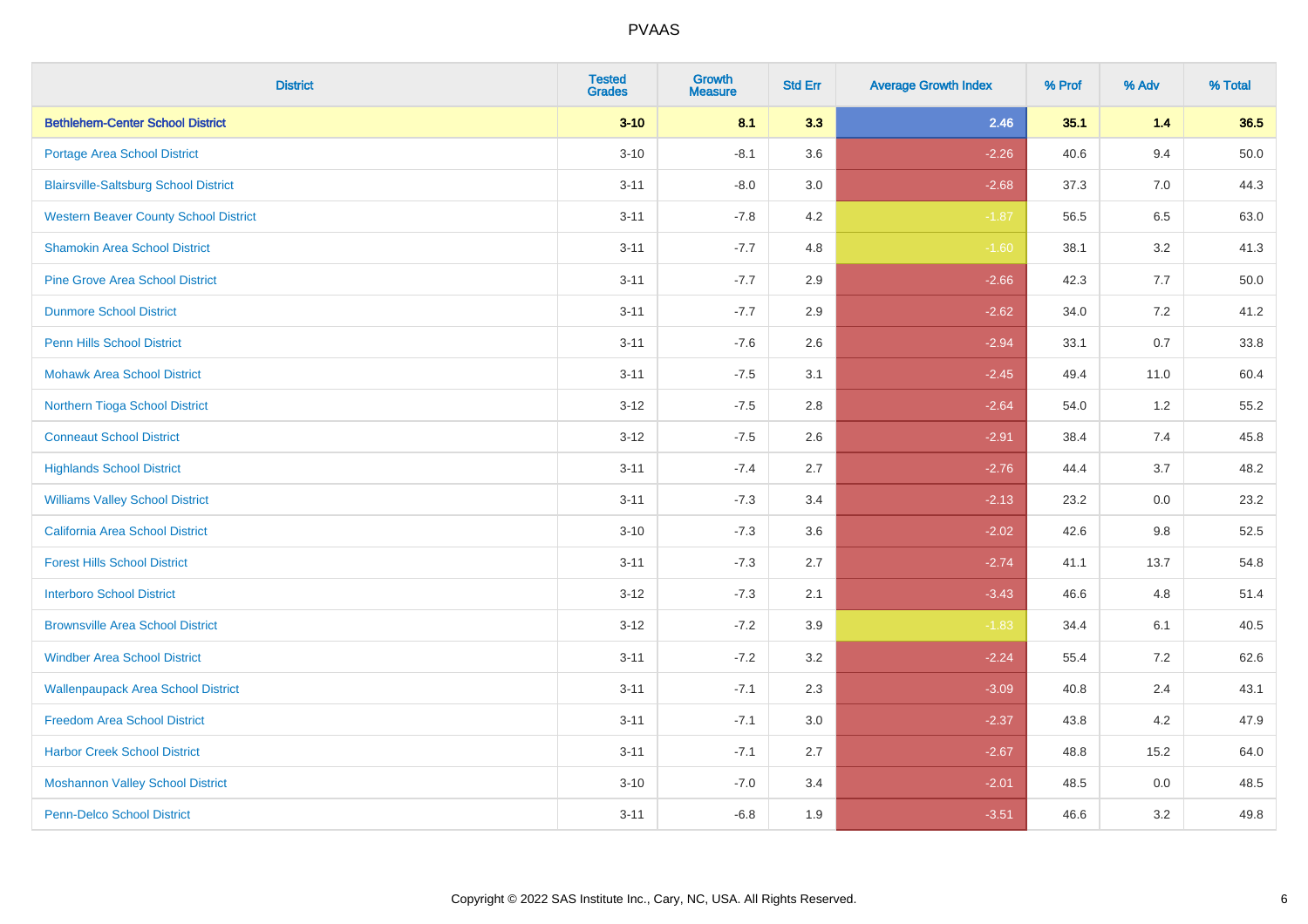| <b>District</b>                                   | <b>Tested</b><br><b>Grades</b> | <b>Growth</b><br><b>Measure</b> | <b>Std Err</b> | <b>Average Growth Index</b> | % Prof | % Adv | % Total |
|---------------------------------------------------|--------------------------------|---------------------------------|----------------|-----------------------------|--------|-------|---------|
| <b>Bethlehem-Center School District</b>           | $3 - 10$                       | 8.1                             | 3.3            | 2.46                        | 35.1   | $1.4$ | 36.5    |
| <b>Yough School District</b>                      | $3 - 10$                       | $-6.6$                          | 2.7            | $-2.43$                     | 50.8   | 4.0   | 54.8    |
| <b>Butler Area School District</b>                | $3 - 11$                       | $-6.5$                          | 1.5            | $-4.26$                     | 42.5   | 9.4   | 51.9    |
| <b>Executive Education Academy Charter School</b> | $3 - 10$                       | $-6.5$                          | 3.1            | $-2.08$                     | 23.7   | 2.2   | 25.8    |
| <b>New Castle Area School District</b>            | $3 - 12$                       | $-6.4$                          | 2.4            | $-2.66$                     | 32.5   | 4.3   | 36.8    |
| <b>Tri-Valley School District</b>                 | $3 - 10$                       | $-6.4$                          | 4.1            | $-1.57$                     | 37.0   | 4.4   | 41.3    |
| <b>Slippery Rock Area School District</b>         | $3 - 11$                       | $-6.3$                          | 2.5            | $-2.51$                     | 56.2   | 9.5   | 65.7    |
| <b>Upper Dauphin Area School District</b>         | $3 - 11$                       | $-6.3$                          | 3.2            | $-1.98$                     | 37.4   | 4.8   | 42.2    |
| <b>East Allegheny School District</b>             | $3 - 11$                       | $-6.3$                          | 3.3            | $-1.87$                     | 31.9   | 9.7   | 41.7    |
| <b>Dubois Area School District</b>                | $3 - 11$                       | $-6.2$                          | 2.0            | $-3.07$                     | 50.9   | 13.4  | 64.3    |
| <b>Mount Union Area School District</b>           | $3 - 10$                       | $-6.1$                          | 3.1            | $-1.97$                     | 32.2   | 3.4   | 35.6    |
| <b>Waynesboro Area School District</b>            | $3 - 12$                       | $-6.1$                          | 1.9            | $-3.20$                     | 50.0   | 6.8   | 56.8    |
| <b>East Lycoming School District</b>              | $3 - 11$                       | $-6.0$                          | 2.7            | $-2.24$                     | 48.3   | 4.2   | 52.5    |
| Karns City Area School District                   | $3 - 11$                       | $-6.0$                          | 2.9            | $-2.03$                     | 53.1   | 8.3   | 61.5    |
| <b>Forest City Regional School District</b>       | $3 - 12$                       | $-6.0$                          | 3.0            | $-1.96$                     | 44.1   | 0.0   | 44.1    |
| <b>Old Forge School District</b>                  | $3-12$                         | $-5.9$                          | 3.4            | $-1.73$                     | 52.9   | 7.1   | 60.0    |
| <b>Shade-Central City School District</b>         | $3 - 11$                       | $-5.9$                          | 4.6            | $-1.28$                     | 27.8   | 0.0   | 27.8    |
| <b>Fort Cherry School District</b>                | $3 - 10$                       | $-5.9$                          | 3.8            | $-1.56$                     | 55.2   | 5.2   | 60.3    |
| <b>Universal Audenried Charter School</b>         | $9 - 11$                       | $-5.8$                          | 2.4            | $-2.40$                     | 14.6   | 0.0   | 14.6    |
| Jim Thorpe Area School District                   | $3 - 11$                       | $-5.8$                          | 2.7            | $-2.19$                     | 33.3   | 7.4   | 40.7    |
| <b>Blue Mountain School District</b>              | $3 - 10$                       | $-5.8$                          | 2.3            | $-2.56$                     | 46.6   | 8.5   | 55.1    |
| Susquehanna Township School District              | $3 - 12$                       | $-5.8$                          | 2.7            | $-2.17$                     | 36.0   | 5.6   | 41.6    |
| <b>Ferndale Area School District</b>              | $3 - 10$                       | $-5.8$                          | 4.3            | $-1.33$                     | 40.0   | 0.0   | 40.0    |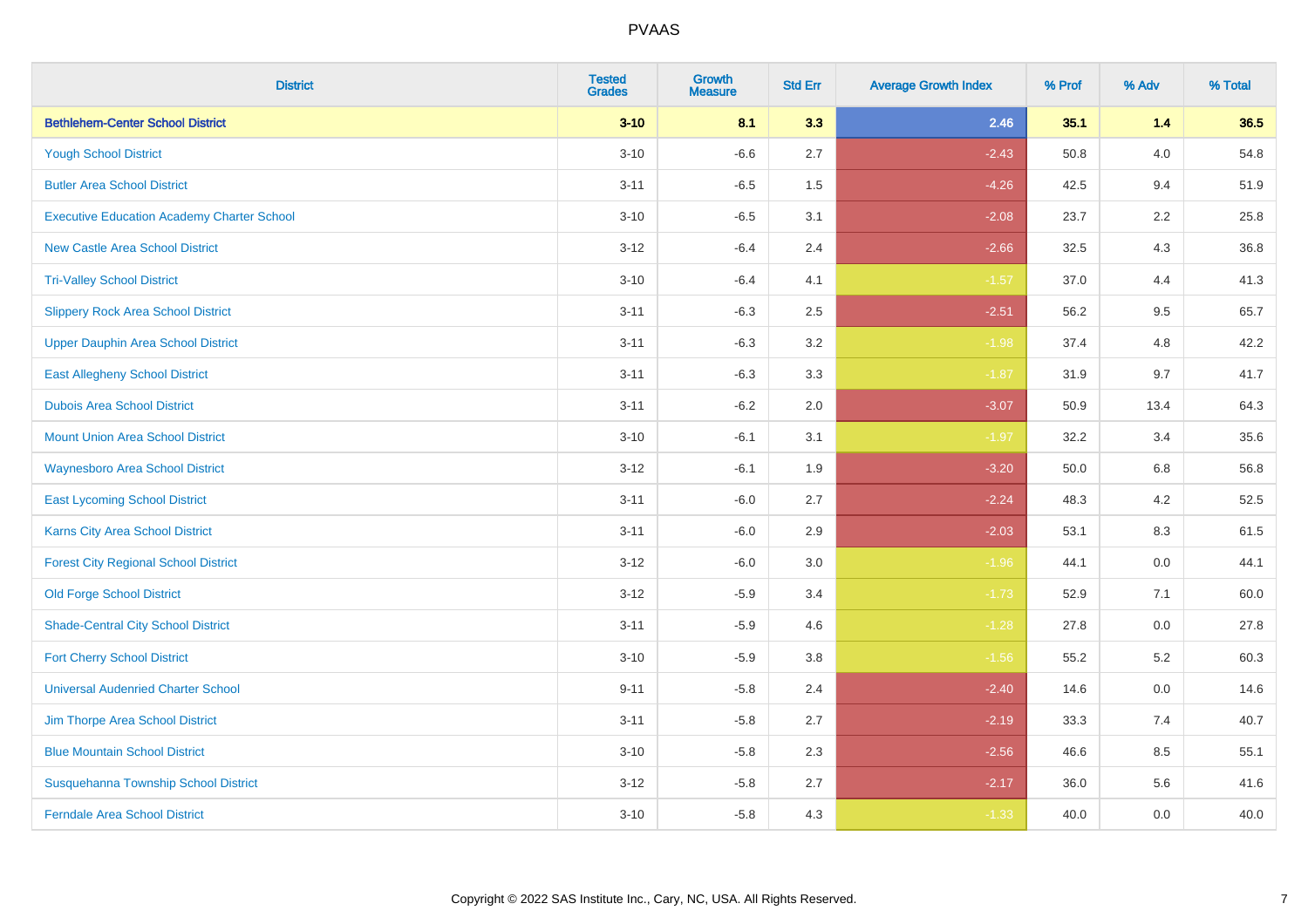| <b>District</b>                                | <b>Tested</b><br><b>Grades</b> | <b>Growth</b><br><b>Measure</b> | <b>Std Err</b> | <b>Average Growth Index</b> | % Prof | % Adv | % Total |
|------------------------------------------------|--------------------------------|---------------------------------|----------------|-----------------------------|--------|-------|---------|
| <b>Bethlehem-Center School District</b>        | $3 - 10$                       | 8.1                             | 3.3            | 2.46                        | 35.1   | $1.4$ | 36.5    |
| <b>Pequea Valley School District</b>           | $3 - 11$                       | $-5.8$                          | 3.2            | $-1.80$                     | 39.8   | 9.1   | 48.9    |
| <b>Austin Area School District</b>             | $3 - 11$                       | $-5.7$                          | 6.4            | $-0.90$                     | 33.3   | 5.6   | 38.9    |
| <b>Carbon Career &amp; Technical Institute</b> | $9 - 11$                       | $-5.7$                          | 3.6            | $-1.59$                     | 34.5   | 1.2   | 35.7    |
| <b>Claysburg-Kimmel School District</b>        | $3 - 11$                       | $-5.7$                          | 4.0            | $-1.42$                     | 42.9   | 8.2   | 51.0    |
| South Williamsport Area School District        | $3 - 10$                       | $-5.7$                          | 2.5            | $-2.30$                     | 45.5   | 4.5   | 50.0    |
| <b>Fairfield Area School District</b>          | $3 - 11$                       | $-5.6$                          | 3.4            | $-1.66$                     | 57.9   | 4.0   | 61.8    |
| <b>Canton Area School District</b>             | $3 - 11$                       | $-5.5$                          | 3.2            | $-1.75$                     | 40.7   | 2.3   | 43.0    |
| <b>Bermudian Springs School District</b>       | $3 - 11$                       | $-5.5$                          | 2.9            | $-1.94$                     | 56.4   | 6.8   | 63.2    |
| <b>Montrose Area School District</b>           | $3 - 10$                       | $-5.5$                          | 3.0            | $-1.82$                     | 46.7   | 5.4   | 52.2    |
| <b>Trinity Area School District</b>            | $3 - 11$                       | $-5.4$                          | 2.0            | $-2.71$                     | 48.3   | 11.8  | 60.1    |
| Imhotep Institute Charter High School          | $9 - 11$                       | $-5.3$                          | 5.8            | $-0.92$                     | 25.0   | 0.0   | 25.0    |
| <b>Corry Area School District</b>              | $3 - 11$                       | $-5.3$                          | 2.6            | $-2.03$                     | 38.5   | 6.0   | 44.5    |
| <b>Carlisle Area School District</b>           | $3 - 11$                       | $-5.3$                          | 1.9            | $-2.81$                     | 54.0   | 6.3   | 60.3    |
| <b>Indiana Area School District</b>            | $3 - 11$                       | $-5.3$                          | 2.3            | $-2.28$                     | 47.6   | 18.4  | 66.1    |
| <b>Middletown Area School District</b>         | $3 - 11$                       | $-5.3$                          | 2.6            | $-2.05$                     | 46.4   | 5.3   | 51.7    |
| <b>Brentwood Borough School District</b>       | $3 - 11$                       | $-5.3$                          | 3.0            | $-1.72$                     | 52.0   | 6.1   | 58.2    |
| Perseus House Charter School Of Excellence     | $6 - 11$                       | $-5.2$                          | 3.0            | $-1.72$                     | 16.5   | 0.0   | 16.5    |
| <b>Keystone Central School District</b>        | $3 - 11$                       | $-5.1$                          | 2.0            | $-2.46$                     | 44.7   | 4.6   | 49.4    |
| <b>Upper Moreland Township School District</b> | $3 - 11$                       | $-5.0$                          | 2.2            | $-2.31$                     | 57.9   | 4.0   | 61.9    |
| <b>Mount Pleasant Area School District</b>     | $3 - 11$                       | $-5.0$                          | 2.6            | $-1.93$                     | 52.6   | 0.0   | 52.6    |
| <b>Washington School District</b>              | $3 - 11$                       | $-4.9$                          | 2.8            | $-1.76$                     | 30.1   | 2.4   | 32.5    |
| <b>Brandywine Heights Area School District</b> | $3 - 11$                       | $-4.9$                          | 2.7            | $-1.81$                     | 49.2   | 8.2   | 57.4    |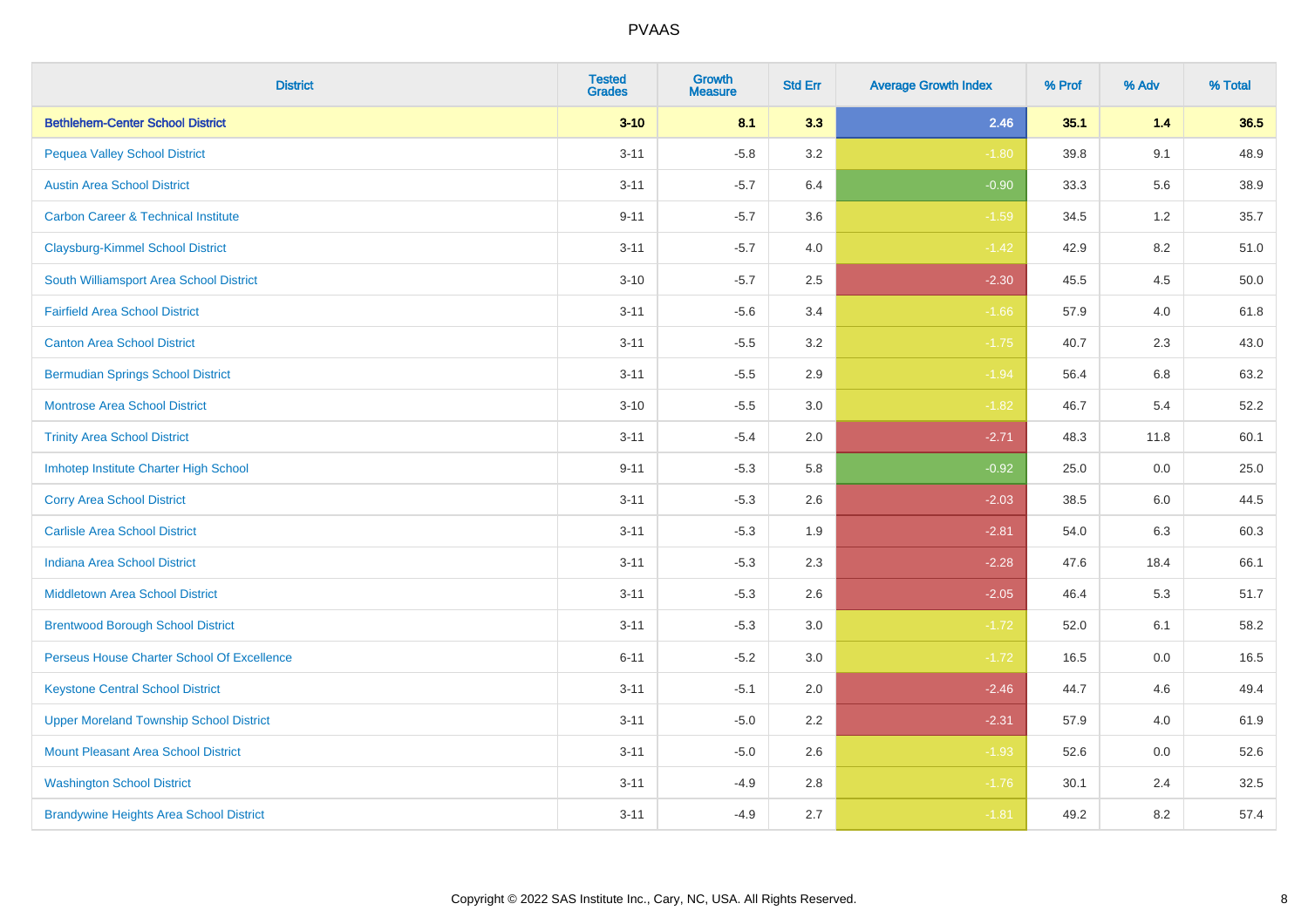| <b>District</b>                               | <b>Tested</b><br><b>Grades</b> | Growth<br><b>Measure</b> | <b>Std Err</b> | <b>Average Growth Index</b> | % Prof | % Adv | % Total |
|-----------------------------------------------|--------------------------------|--------------------------|----------------|-----------------------------|--------|-------|---------|
| <b>Bethlehem-Center School District</b>       | $3 - 10$                       | 8.1                      | 3.3            | 2.46                        | 35.1   | 1.4   | 36.5    |
| <b>Juniata County School District</b>         | $3-12$                         | $-4.9$                   | 2.1            | $-2.26$                     | 38.5   | 2.9   | 41.4    |
| <b>Central Columbia School District</b>       | $3 - 12$                       | $-4.8$                   | 2.6            | $-1.86$                     | 53.7   | 14.8  | 68.5    |
| <b>Nazareth Area School District</b>          | $3 - 11$                       | $-4.7$                   | 1.7            | $-2.82$                     | 59.2   | 9.9   | 69.0    |
| <b>Boyertown Area School District</b>         | $3 - 11$                       | $-4.7$                   | 1.5            | $-3.17$                     | 55.2   | 11.3  | 66.5    |
| <b>Apollo-Ridge School District</b>           | $3 - 12$                       | $-4.7$                   | 3.7            | $-1.24$                     | 50.0   | 10.0  | 60.0    |
| <b>Crawford Central School District</b>       | $3 - 11$                       | $-4.7$                   | 2.2            | $-2.15$                     | 40.6   | 10.5  | 51.1    |
| <b>Riverview School District</b>              | $3 - 11$                       | $-4.6$                   | 3.8            | $-1.20$                     | 57.9   | 15.8  | 73.7    |
| <b>West Greene School District</b>            | $3 - 11$                       | $-4.5$                   | 4.3            | $-1.04$                     | 36.6   | 7.3   | 43.9    |
| <b>Greensburg Salem School District</b>       | $3 - 11$                       | $-4.4$                   | 2.4            | $-1.88$                     | 47.6   | 4.9   | 52.4    |
| <b>Coatesville Area School District</b>       | $3 - 11$                       | $-4.4$                   | 1.7            | $-2.62$                     | 36.3   | 4.2   | 40.5    |
| <b>Quakertown Community School District</b>   | $3 - 12$                       | $-4.4$                   | 1.6            | $-2.70$                     | 56.5   | 10.0  | 66.6    |
| <b>Somerset Area School District</b>          | $3 - 11$                       | $-4.4$                   | 2.3            | $-1.93$                     | 44.4   | 14.9  | 59.3    |
| <b>Gillingham Charter School</b>              | $3 - 11$                       | $-4.4$                   | 5.6            | $-0.77$                     | 20.8   | 8.3   | 29.2    |
| <b>Forest Area School District</b>            | $3 - 11$                       | $-4.4$                   | 5.4            | $-0.81$                     | 36.2   | 2.1   | 38.3    |
| Jeannette City School District                | $3 - 11$                       | $-4.3$                   | 3.8            | $-1.13$                     | 46.7   | 7.5   | 54.2    |
| <b>Antietam School District</b>               | $3 - 10$                       | $-4.3$                   | 3.8            | $-1.13$                     | 36.4   | 5.4   | 41.8    |
| <b>Oxford Area School District</b>            | $3 - 11$                       | $-4.3$                   | 1.9            | $-2.26$                     | 41.3   | 8.0   | 49.3    |
| <b>Bristol Borough School District</b>        | $3 - 12$                       | $-4.3$                   | 3.4            | $-1.27$                     | 39.7   | 1.3   | 41.0    |
| <b>Turkeyfoot Valley Area School District</b> | $3 - 12$                       | $-4.3$                   | 5.6            | $-0.76$                     | 22.0   | 5.1   | 27.1    |
| <b>Troy Area School District</b>              | $3 - 10$                       | $-4.3$                   | 3.4            | $-1.26$                     | 43.2   | 5.7   | 48.9    |
| East Pennsboro Area School District           | $3 - 11$                       | $-4.2$                   | 2.5            | $-1.71$                     | 60.8   | 8.5   | 69.3    |
| <b>Ellwood City Area School District</b>      | $3 - 11$                       | $-4.2$                   | 3.2            | $-1.29$                     | 54.1   | 14.1  | 68.2    |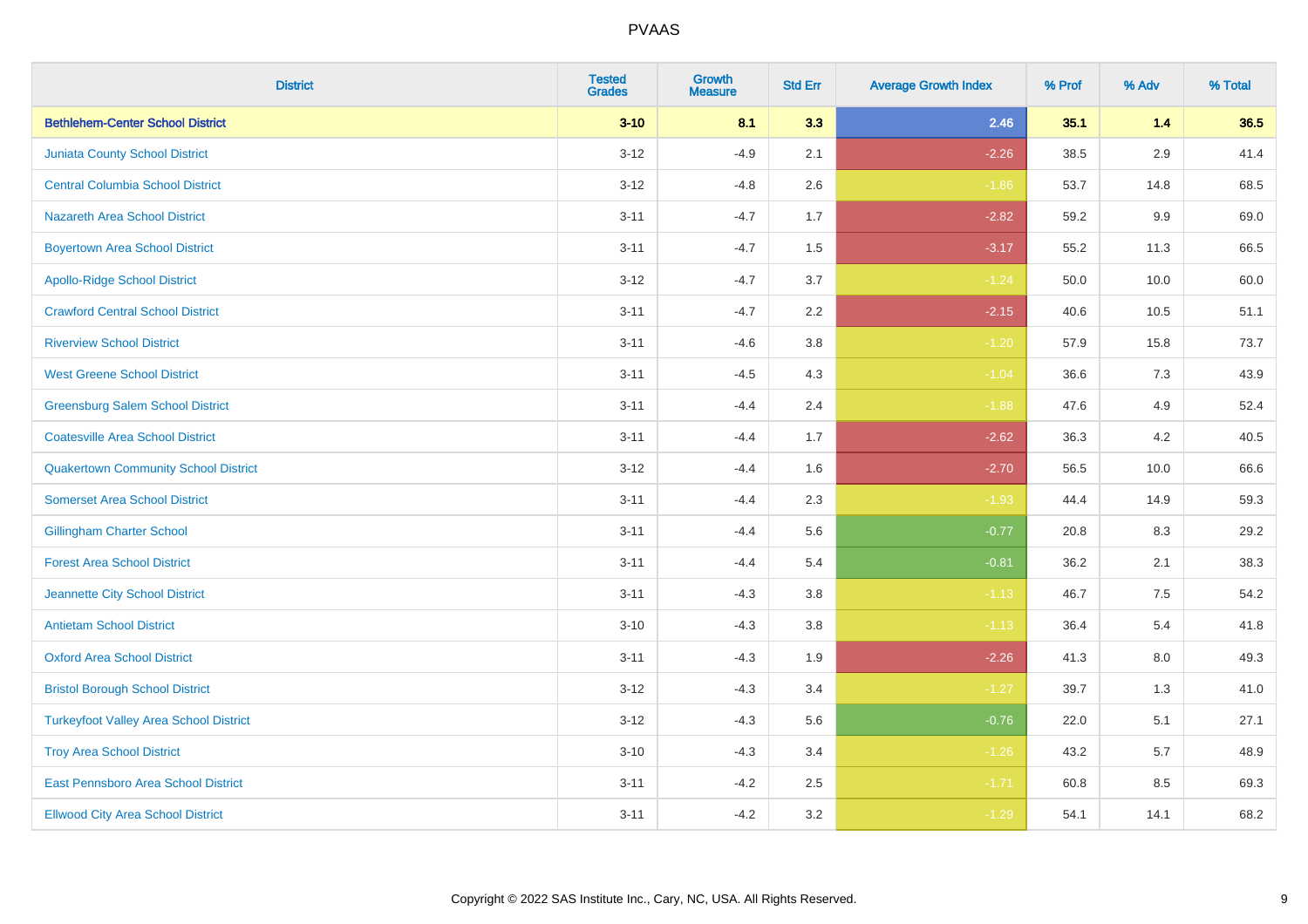| <b>District</b>                                                       | <b>Tested</b><br><b>Grades</b> | <b>Growth</b><br><b>Measure</b> | <b>Std Err</b> | <b>Average Growth Index</b> | % Prof | % Adv   | % Total |
|-----------------------------------------------------------------------|--------------------------------|---------------------------------|----------------|-----------------------------|--------|---------|---------|
| <b>Bethlehem-Center School District</b>                               | $3 - 10$                       | 8.1                             | 3.3            | 2.46                        | 35.1   | 1.4     | 36.5    |
| <b>MaST Community Charter School</b>                                  | $3 - 10$                       | $-4.1$                          | 2.7            | $-1.52$                     | 44.0   | 9.5     | 53.4    |
| <b>Easton Area School District</b>                                    | $3 - 12$                       | $-4.1$                          | 1.4            | $-2.91$                     | 39.9   | 4.0     | 43.9    |
| <b>Cambria Heights School District</b>                                | $3 - 10$                       | $-4.1$                          | 3.1            | $-1.32$                     | 51.0   | $6.0\,$ | 57.0    |
| <b>Elk Lake School District</b>                                       | $3 - 11$                       | $-4.0$                          | 3.3            | $-1.23$                     | 46.2   | 3.3     | 49.4    |
| <b>Pottstown School District</b>                                      | $3 - 12$                       | $-4.0$                          | 2.4            | $-1.68$                     | 29.8   | 1.2     | 31.0    |
| <b>Gettysburg Area School District</b>                                | $3 - 11$                       | $-4.0$                          | 2.1            | $-1.89$                     | 45.3   | 14.0    | 59.3    |
| Preparatory Charter School Of Mathematics, Science, Tech, And Careers | $9 - 10$                       | $-4.0$                          | 2.5            | $-1.59$                     | 15.0   | 0.0     | 15.0    |
| <b>Sullivan County School District</b>                                | $3 - 10$                       | $-4.0$                          | 4.4            | $-0.90$                     | 66.7   | 2.6     | 69.2    |
| <b>Westmont Hilltop School District</b>                               | $3 - 11$                       | $-4.0$                          | 2.8            | $-1.40$                     | 36.3   | 13.3    | 49.6    |
| <b>Juniata Valley School District</b>                                 | $3 - 11$                       | $-3.9$                          | 3.5            | $-1.10$                     | 44.4   | 3.5     | 47.8    |
| <b>Big Beaver Falls Area School District</b>                          | $3 - 11$                       | $-3.9$                          | 3.3            | $-1.18$                     | 34.1   | 3.5     | 37.6    |
| <b>York Co School Of Technology</b>                                   | $9 - 12$                       | $-3.8$                          | 1.7            | $-2.22$                     | 39.1   | 5.6     | 44.7    |
| <b>Valley Grove School District</b>                                   | $3 - 10$                       | $-3.7$                          | 3.7            | $-1.01$                     | 51.2   | 6.1     | 57.3    |
| <b>Kane Area School District</b>                                      | $3 - 10$                       | $-3.7$                          | 3.2            | $-1.17$                     | 39.5   | 9.9     | 49.4    |
| <b>Conemaugh Township Area School District</b>                        | $3 - 12$                       | $-3.7$                          | 3.4            | $-1.09$                     | 53.8   | 17.6    | 71.4    |
| <b>Kiski Area School District</b>                                     | $3 - 11$                       | $-3.7$                          | 2.0            | $-1.86$                     | 57.4   | 10.4    | 67.8    |
| <b>Twin Valley School District</b>                                    | $3 - 12$                       | $-3.6$                          | 2.1            | $-1.69$                     | 49.6   | 7.1     | 56.8    |
| <b>Perkiomen Valley School District</b>                               | $3 - 11$                       | $-3.5$                          | 1.6            | $-2.18$                     | 53.8   | 13.4    | 67.2    |
| <b>Fannett-Metal School District</b>                                  | $3 - 11$                       | $-3.4$                          | 5.1            | $-0.67$                     | 38.7   | 8.1     | 46.8    |
| <b>Chestnut Ridge School District</b>                                 | $3 - 12$                       | $-3.4$                          | 2.9            | $-1.17$                     | 46.6   | 5.8     | 52.4    |
| <b>Pittsburgh School District</b>                                     | $3 - 11$                       | $-3.3$                          | 1.1            | $-3.04$                     | 33.9   | 8.2     | 42.1    |
| <b>Riverside School District</b>                                      | $3 - 11$                       | $-3.2$                          | 3.0            | $-1.09$                     | 43.0   | 9.0     | 52.0    |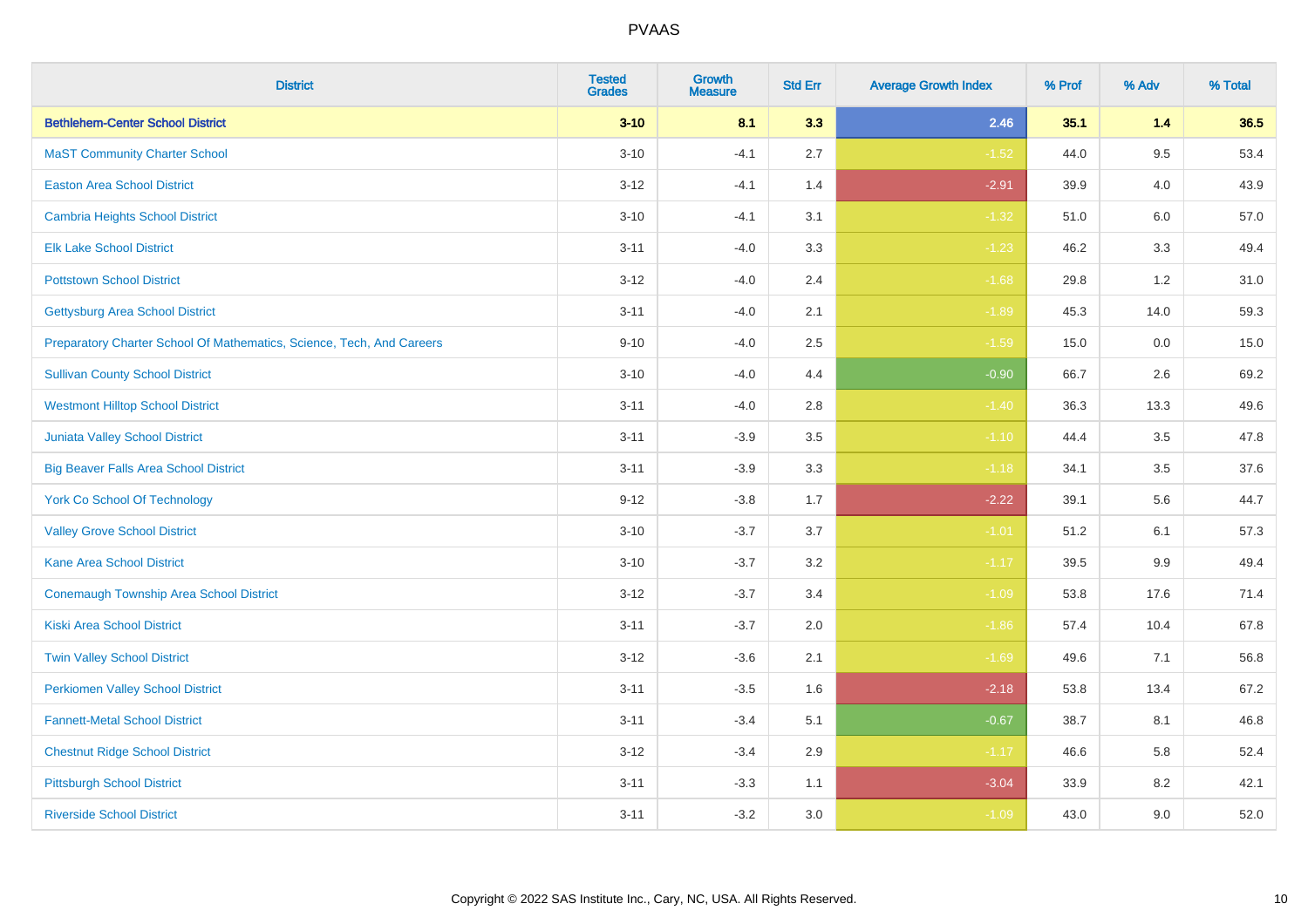| <b>District</b>                                         | <b>Tested</b><br><b>Grades</b> | <b>Growth</b><br><b>Measure</b> | <b>Std Err</b> | <b>Average Growth Index</b> | % Prof | % Adv   | % Total |
|---------------------------------------------------------|--------------------------------|---------------------------------|----------------|-----------------------------|--------|---------|---------|
| <b>Bethlehem-Center School District</b>                 | $3 - 10$                       | 8.1                             | 3.3            | 2.46                        | 35.1   | 1.4     | 36.5    |
| <b>Conemaugh Valley School District</b>                 | $3 - 12$                       | $-3.2$                          | 4.1            | $-0.78$                     | 48.2   | 5.6     | 53.7    |
| <b>Columbia Borough School District</b>                 | $3 - 12$                       | $-3.1$                          | 3.5            | $-0.89$                     | 29.5   | 1.9     | 31.4    |
| <b>Northeast Bradford School District</b>               | $3 - 10$                       | $-3.1$                          | 4.0            | $-0.78$                     | 33.9   | 3.4     | 37.3    |
| <b>Greater Johnstown School District</b>                | $3 - 11$                       | $-3.1$                          | 2.6            | $-1.19$                     | 26.1   | 0.0     | 26.1    |
| <b>Greencastle-Antrim School District</b>               | $3 - 11$                       | $-3.0$                          | 2.2            | $-1.36$                     | 62.4   | 9.9     | 72.3    |
| Center For Student Learning Charter School At Pennsbury | $6 - 12$                       | $-2.9$                          | 6.1            | $-0.47$                     | 42.9   | 0.0     | 42.9    |
| <b>Scranton School District</b>                         | $3 - 12$                       | $-2.9$                          | 2.4            | $-1.22$                     | 45.6   | 3.6     | 49.1    |
| Oil City Area School District                           | $3 - 11$                       | $-2.9$                          | 2.6            | $-1.08$                     | 44.4   | 5.8     | 50.2    |
| <b>Quaker Valley School District</b>                    | $3 - 11$                       | $-2.8$                          | 2.6            | $-1.08$                     | 55.2   | 13.2    | 68.4    |
| <b>Susquehanna Community School District</b>            | $3 - 11$                       | $-2.8$                          | 4.2            | $-0.66$                     | 49.4   | 6.9     | 56.3    |
| <b>Chichester School District</b>                       | $3 - 11$                       | $-2.7$                          | 2.3            | $-1.17$                     | 44.6   | 6.6     | 51.2    |
| <b>Lewisburg Area School District</b>                   | $3 - 11$                       | $-2.7$                          | 2.6            | $-1.03$                     | 57.0   | 18.5    | 75.6    |
| Shenango Area School District                           | $3 - 11$                       | $-2.6$                          | 3.3            | $-0.79$                     | 50.6   | 13.9    | 64.6    |
| <b>Charleroi School District</b>                        | $3 - 11$                       | $-2.6$                          | 3.0            | $-0.86$                     | 55.7   | 7.4     | 63.1    |
| <b>Dallas School District</b>                           | $3 - 11$                       | $-2.5$                          | 2.2            | $-1.12$                     | 54.9   | $7.6\,$ | 62.4    |
| <b>Clarion-Limestone Area School District</b>           | $3 - 12$                       | $-2.5$                          | 4.1            | $-0.60$                     | 56.8   | 6.8     | 63.6    |
| North Pocono School District                            | $3 - 11$                       | $-2.3$                          | 3.4            | $-0.68$                     | 52.0   | 16.4    | 68.5    |
| <b>Wyoming Valley West School District</b>              | $3 - 11$                       | $-2.2$                          | 2.4            | $-0.91$                     | 49.4   | 3.0     | 52.4    |
| <b>Burgettstown Area School District</b>                | $3 - 11$                       | $-2.1$                          | 3.4            | $-0.62$                     | 50.0   | 1.4     | 51.4    |
| <b>Bald Eagle Area School District</b>                  | $3 - 11$                       | $-2.1$                          | 2.7            | $-0.75$                     | 48.4   | 9.4     | 57.7    |
| Huntingdon Area School District                         | $3 - 11$                       | $-2.0$                          | 2.7            | $-0.72$                     | 36.8   | 10.3    | 47.0    |
| <b>Hope For Hyndman Charter School</b>                  | $3 - 11$                       | $-2.0$                          | 6.1            | $-0.32$                     | 33.3   | 0.0     | 33.3    |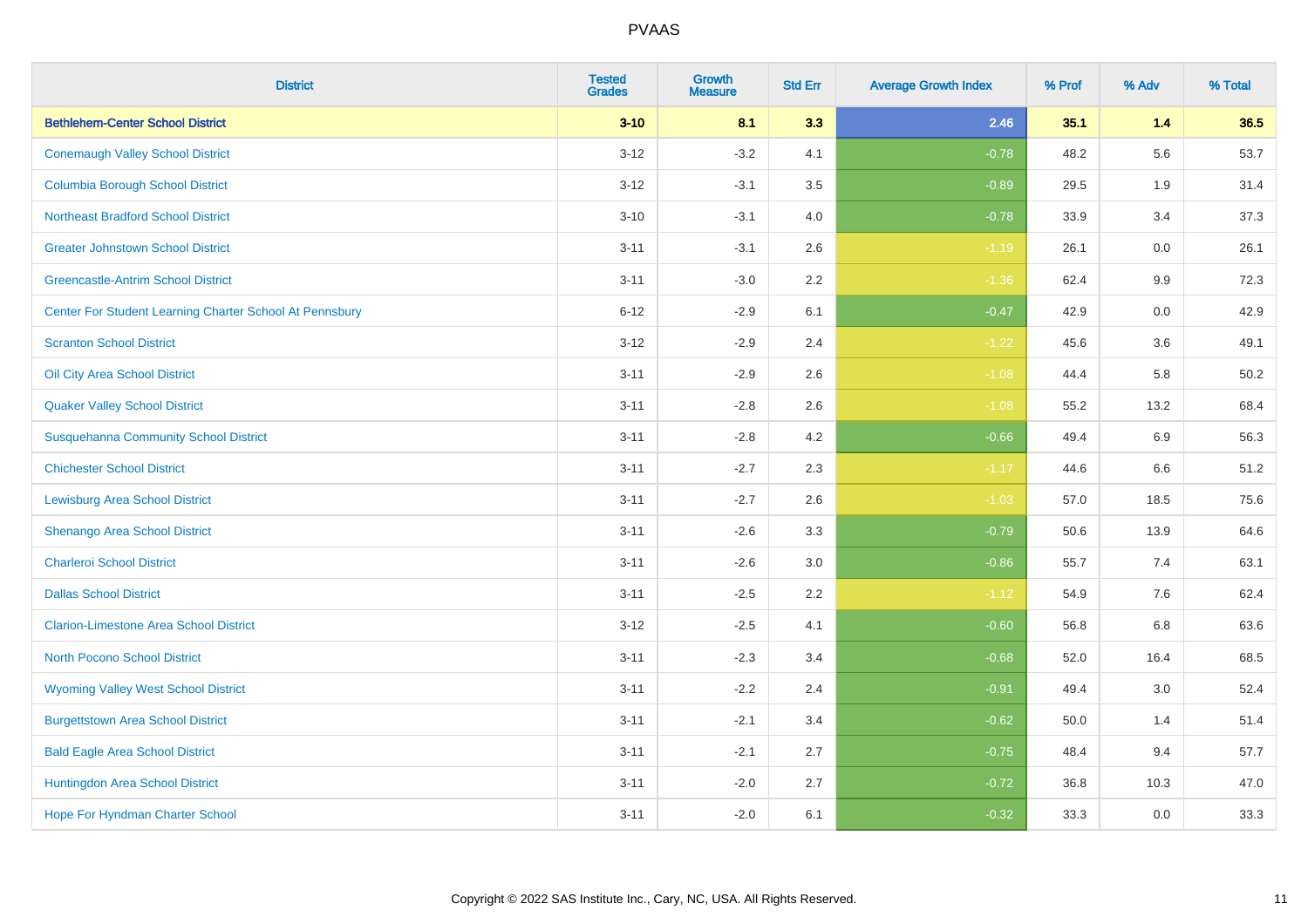| <b>District</b>                          | <b>Tested</b><br><b>Grades</b> | <b>Growth</b><br><b>Measure</b> | <b>Std Err</b> | <b>Average Growth Index</b> | % Prof | % Adv | % Total |
|------------------------------------------|--------------------------------|---------------------------------|----------------|-----------------------------|--------|-------|---------|
| <b>Bethlehem-Center School District</b>  | $3 - 10$                       | 8.1                             | 3.3            | 2.46                        | 35.1   | 1.4   | 36.5    |
| <b>Montour School District</b>           | $3 - 11$                       | $-1.8$                          | 2.1            | $-0.88$                     | 61.4   | 15.1  | 76.5    |
| <b>North Hills School District</b>       | $3 - 11$                       | $-1.8$                          | 1.8            | $-0.96$                     | 59.1   | 14.1  | 73.2    |
| <b>Phoenixville Area School District</b> | $3 - 11$                       | $-1.7$                          | 2.1            | $-0.83$                     | 59.9   | 10.6  | 70.5    |
| <b>Chartiers Valley School District</b>  | $3 - 11$                       | $-1.7$                          | 2.0            | $-0.81$                     | 54.7   | 8.4   | 63.1    |
| <b>Mid Valley School District</b>        | $3 - 10$                       | $-1.7$                          | 3.0            | $-0.55$                     | 45.1   | 7.8   | 52.9    |
| South Side Area School District          | $3 - 11$                       | $-1.6$                          | 3.3            | $-0.48$                     | 50.0   | 6.8   | 56.8    |
| <b>Cornell School District</b>           | $3 - 11$                       | $-1.6$                          | 5.0            | $-0.32$                     | 33.8   | 1.5   | 35.4    |
| <b>Lehighton Area School District</b>    | $3 - 11$                       | $-1.6$                          | 2.3            | $-0.70$                     | 51.1   | 5.6   | 56.7    |
| <b>Central Greene School District</b>    | $3 - 11$                       | $-1.6$                          | 2.8            | $-0.55$                     | 54.2   | 2.8   | 57.0    |
| <b>Lebanon School District</b>           | $3 - 11$                       | $-1.6$                          | 1.9            | $-0.80$                     | 24.4   | 2.6   | 27.0    |
| <b>Sharpsville Area School District</b>  | $3 - 11$                       | $-1.4$                          | 3.5            | $-0.40$                     | 55.2   | 13.4  | 68.7    |
| <b>Seneca Valley School District</b>     | $3 - 11$                       | $-1.4$                          | 1.4            | $-0.99$                     | 57.2   | 11.4  | 68.6    |
| <b>Cheltenham School District</b>        | $3 - 11$                       | $-1.4$                          | 2.1            | $-0.67$                     | 46.1   | 10.0  | 56.1    |
| <b>Wyoming Area School District</b>      | $3 - 10$                       | $-1.3$                          | 2.6            | $-0.50$                     | 53.8   | 10.8  | 64.6    |
| <b>Bellwood-Antis School District</b>    | $3 - 10$                       | $-1.2$                          | 3.2            | $-0.39$                     | 55.1   | 10.1  | 65.2    |
| <b>Palmerton Area School District</b>    | $3 - 11$                       | $-1.2$                          | 3.0            | $-0.39$                     | 57.4   | 5.0   | 62.4    |
| Mt Lebanon School District               | $3 - 11$                       | $-1.0$                          | 1.5            | $-0.70$                     | 61.9   | 24.0  | 85.9    |
| <b>North Schuylkill School District</b>  | $3 - 11$                       | $-1.0$                          | 2.4            | $-0.42$                     | 41.8   | 5.1   | 46.8    |
| <b>Manheim Township School District</b>  | $3 - 12$                       | $-0.9$                          | 1.6            | $-0.58$                     | 53.2   | 15.5  | 68.7    |
| <b>Lakeview School District</b>          | $3 - 11$                       | $-0.9$                          | 3.7            | $-0.24$                     | 60.3   | 3.2   | 63.5    |
| <b>Glendale School District</b>          | $3 - 10$                       | $-0.9$                          | 3.7            | $-0.24$                     | 50.0   | 5.4   | 55.4    |
| <b>Conewago Valley School District</b>   | $3 - 12$                       | $-0.9$                          | 2.0            | $-0.45$                     | 51.7   | 9.6   | 61.3    |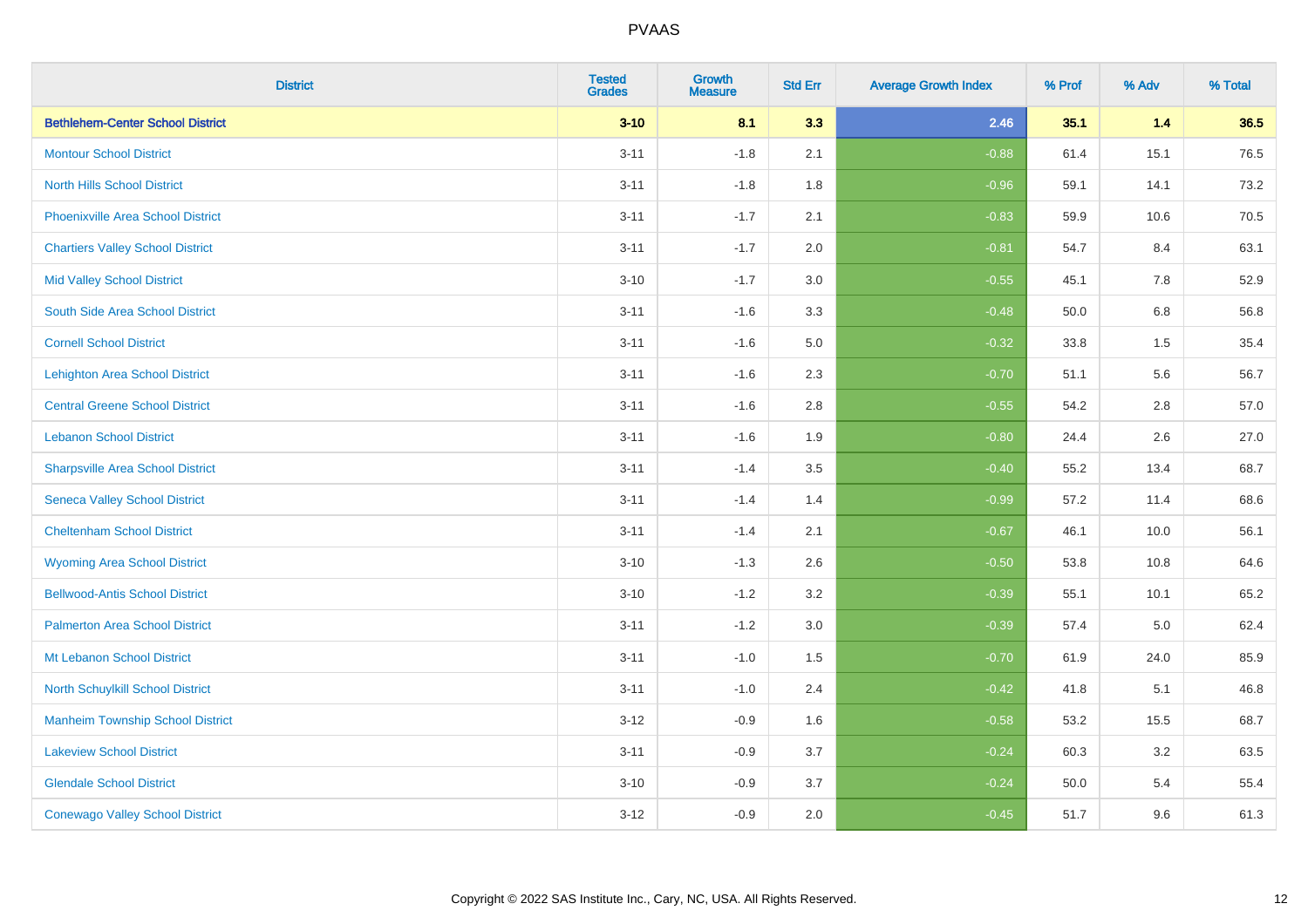| <b>District</b>                                    | <b>Tested</b><br><b>Grades</b> | <b>Growth</b><br><b>Measure</b> | <b>Std Err</b> | <b>Average Growth Index</b> | % Prof | % Adv   | % Total |
|----------------------------------------------------|--------------------------------|---------------------------------|----------------|-----------------------------|--------|---------|---------|
| <b>Bethlehem-Center School District</b>            | $3 - 10$                       | 8.1                             | 3.3            | 2.46                        | 35.1   | 1.4     | 36.5    |
| <b>Elizabethtown Area School District</b>          | $3 - 12$                       | $-0.9$                          | 1.9            | $-0.47$                     | 50.0   | 11.2    | 61.2    |
| <b>Millville Area School District</b>              | $3 - 12$                       | $-0.9$                          | 4.7            | $-0.18$                     | 51.4   | 5.4     | 56.8    |
| <b>Bangor Area School District</b>                 | $3 - 12$                       | $-0.9$                          | 2.0            | $-0.43$                     | 44.3   | 4.7     | 49.0    |
| <b>Canon-Mcmillan School District</b>              | $3 - 11$                       | $-0.8$                          | 1.6            | $-0.50$                     | 58.7   | 15.9    | 74.6    |
| <b>Shaler Area School District</b>                 | $3 - 11$                       | $-0.8$                          | 1.9            | $-0.43$                     | 49.1   | 9.6     | 58.7    |
| <b>Albert Gallatin Area School District</b>        | $3 - 11$                       | $-0.8$                          | 2.4            | $-0.32$                     | 54.5   | 10.0    | 64.6    |
| <b>Westinghouse Arts Academy Charter School</b>    | $9 - 10$                       | $-0.7$                          | 3.6            | $-0.19$                     | 59.2   | 8.4     | 67.6    |
| <b>Achievement House Charter School</b>            | $7 - 11$                       | $-0.7$                          | 4.0            | $-0.17$                     | 32.5   | 2.6     | 35.1    |
| <b>Otto-Eldred School District</b>                 | $3 - 11$                       | $-0.7$                          | 4.2            | $-0.15$                     | 56.2   | $6.2\,$ | 62.5    |
| <b>Panther Valley School District</b>              | $3 - 12$                       | $-0.6$                          | 3.3            | $-0.19$                     | 47.9   | 4.3     | 52.1    |
| <b>Tuscarora School District</b>                   | $3 - 11$                       | $-0.6$                          | 2.3            | $-0.27$                     | 45.1   | 8.1     | 53.2    |
| <b>Girard School District</b>                      | $3 - 11$                       | $-0.6$                          | 2.7            | $-0.22$                     | 53.9   | 15.6    | 69.6    |
| <b>Mount Carmel Area School District</b>           | $3 - 11$                       | $-0.6$                          | 3.1            | $-0.18$                     | 45.3   | 2.1     | 47.4    |
| <b>Central Fulton School District</b>              | $3 - 11$                       | $-0.5$                          | 3.5            | $-0.14$                     | 51.4   | 8.6     | 60.0    |
| Philadelphia Electrical & Tech Charter High School | $10 - 10$                      | $-0.5$                          | 2.9            | $-0.15$                     | 8.8    | 0.0     | 8.8     |
| <b>Blue Ridge School District</b>                  | $3 - 11$                       | $-0.5$                          | 3.6            | $-0.12$                     | 44.6   | 3.1     | 47.7    |
| <b>Oley Valley School District</b>                 | $3 - 11$                       | $-0.4$                          | 2.8            | $-0.15$                     | 43.1   | 12.9    | 56.0    |
| <b>Harrisburg City School District</b>             | $3 - 11$                       | $-0.4$                          | 2.1            | $-0.19$                     | 15.1   | 0.4     | 15.5    |
| <b>Penn Manor School District</b>                  | $3 - 11$                       | $-0.4$                          | 1.6            | $-0.25$                     | 51.9   | 12.6    | 64.5    |
| New Kensington-Arnold School District              | $3 - 11$                       | $-0.4$                          | 3.8            | $-0.10$                     | 40.7   | 3.7     | 44.4    |
| <b>Crestwood School District</b>                   | $3 - 11$                       | $-0.4$                          | 2.4            | $-0.17$                     | 57.4   | 17.0    | 74.4    |
| <b>Southern Lehigh School District</b>             | $3 - 11$                       | $-0.4$                          | 2.3            | $-0.17$                     | 66.1   | 11.9    | 78.0    |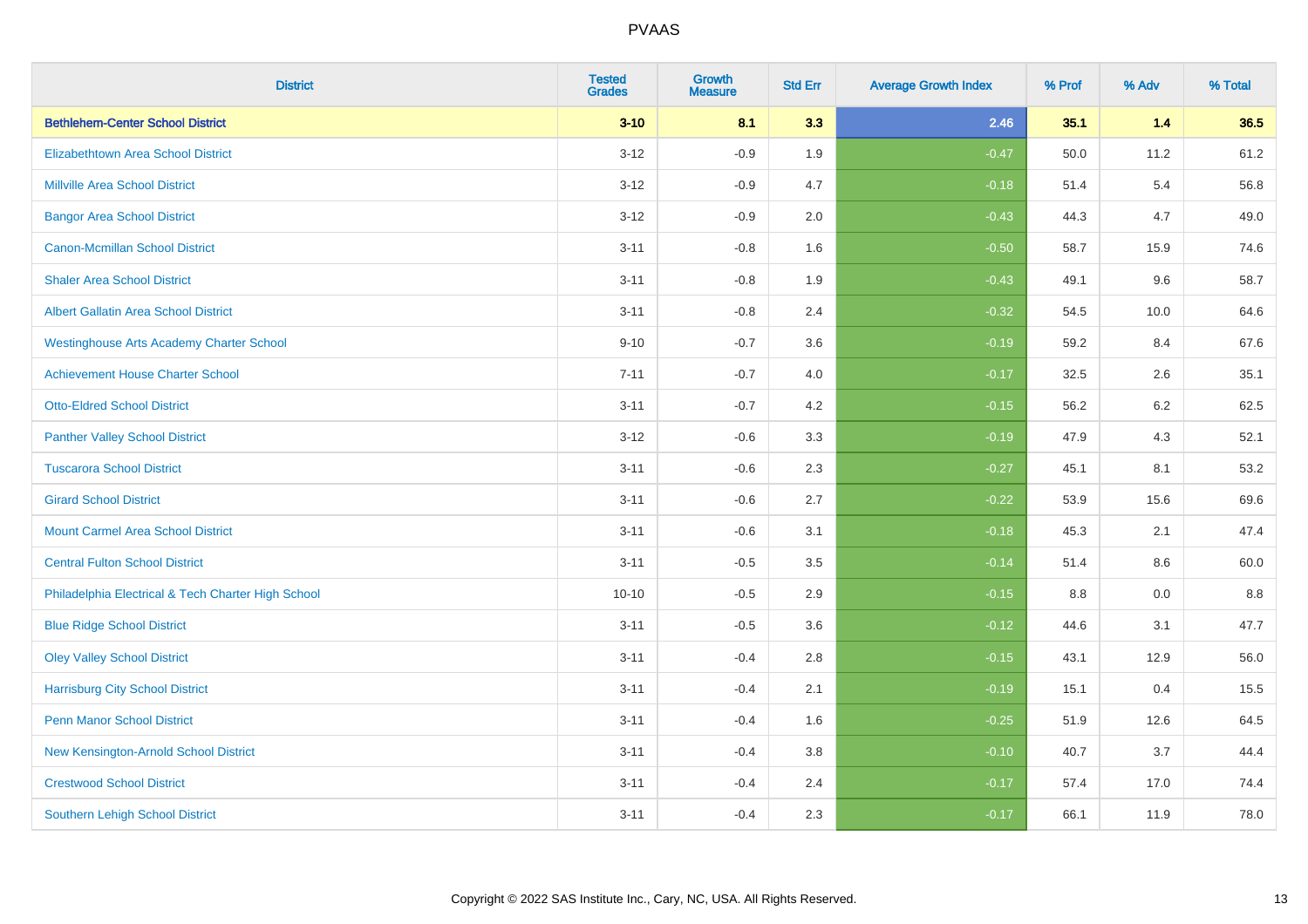| <b>District</b>                          | <b>Tested</b><br><b>Grades</b> | <b>Growth</b><br><b>Measure</b> | <b>Std Err</b> | <b>Average Growth Index</b> | % Prof | % Adv | % Total |
|------------------------------------------|--------------------------------|---------------------------------|----------------|-----------------------------|--------|-------|---------|
| <b>Bethlehem-Center School District</b>  | $3 - 10$                       | 8.1                             | 3.3            | 2.46                        | 35.1   | $1.4$ | 36.5    |
| <b>Bellefonte Area School District</b>   | $3 - 11$                       | $-0.4$                          | 2.2            | $-0.17$                     | 47.6   | 10.6  | 58.2    |
| <b>Avella Area School District</b>       | $3 - 12$                       | $-0.3$                          | 4.7            | $-0.05$                     | 49.3   | 14.5  | 63.8    |
| <b>Chester-Upland School District</b>    | $3 - 11$                       | $-0.3$                          | 2.7            | $-0.09$                     | 13.8   | 0.8   | 14.6    |
| <b>Mercer Area School District</b>       | $3 - 11$                       | $-0.2$                          | 3.3            | $-0.06$                     | 56.0   | 8.0   | 64.0    |
| <b>Kutztown Area School District</b>     | $3 - 12$                       | $-0.2$                          | 3.2            | $-0.05$                     | 55.4   | 13.3  | 68.7    |
| <b>Warren County School District</b>     | $3 - 11$                       | $-0.1$                          | 1.8            | $-0.06$                     | 37.2   | 5.3   | 42.6    |
| <b>Susquenita School District</b>        | $3 - 11$                       | $-0.1$                          | 2.8            | $-0.01$                     | 47.7   | 10.1  | 57.8    |
| Penn Cambria School District             | $3 - 11$                       | $-0.0$                          | 2.7            | $-0.01$                     | 61.5   | 7.7   | 69.2    |
| <b>Wilkes-Barre Area School District</b> | $3 - 11$                       | 0.1                             | 3.2            | 0.02                        | 35.5   | 5.4   | 40.9    |
| East Stroudsburg Area School District    | $3 - 11$                       | 0.1                             | 1.6            | 0.05                        | 45.8   | 7.8   | 53.6    |
| <b>Hempfield School District</b>         | $3 - 11$                       | 0.1                             | 1.4            | 0.08                        | 58.2   | 9.9   | 68.2    |
| <b>West Branch Area School District</b>  | $3 - 11$                       | 0.2                             | $3.8\,$        | 0.05                        | 47.2   | 1.9   | 49.1    |
| Northern Lebanon School District         | $3 - 11$                       | 0.4                             | 2.5            | 0.15                        | 28.0   | 3.0   | 31.0    |
| <b>Danville Area School District</b>     | $3 - 11$                       | 0.4                             | 2.6            | 0.15                        | 57.4   | 18.4  | 75.7    |
| <b>Jersey Shore Area School District</b> | $3 - 11$                       | $0.5\,$                         | 2.6            | 0.21                        | 47.1   | 9.2   | 56.2    |
| <b>Reynolds School District</b>          | $3 - 10$                       | 0.5                             | 3.4            | 0.16                        | 52.1   | 7.0   | 59.2    |
| <b>Brockway Area School District</b>     | $3 - 11$                       | 0.6                             | 3.6            | 0.16                        | 49.2   | 7.7   | 56.9    |
| <b>Smethport Area School District</b>    | $3 - 12$                       | 0.6                             | 3.9            | 0.15                        | 37.0   | 1.8   | 38.9    |
| <b>Greater Latrobe School District</b>   | $3 - 11$                       | 0.6                             | 1.9            | 0.31                        | 55.5   | 14.1  | 69.5    |
| <b>Lower Dauphin School District</b>     | $3 - 11$                       | 0.6                             | 1.9            | 0.33                        | 49.2   | 12.6  | 61.8    |
| <b>Bloomsburg Area School District</b>   | $3 - 10$                       | 0.7                             | 3.0            | 0.23                        | 55.9   | 11.8  | 67.6    |
| Insight PA Cyber Charter School          | $3 - 11$                       | 0.7                             | 5.7            | 0.12                        | 50.0   | 4.8   | 54.8    |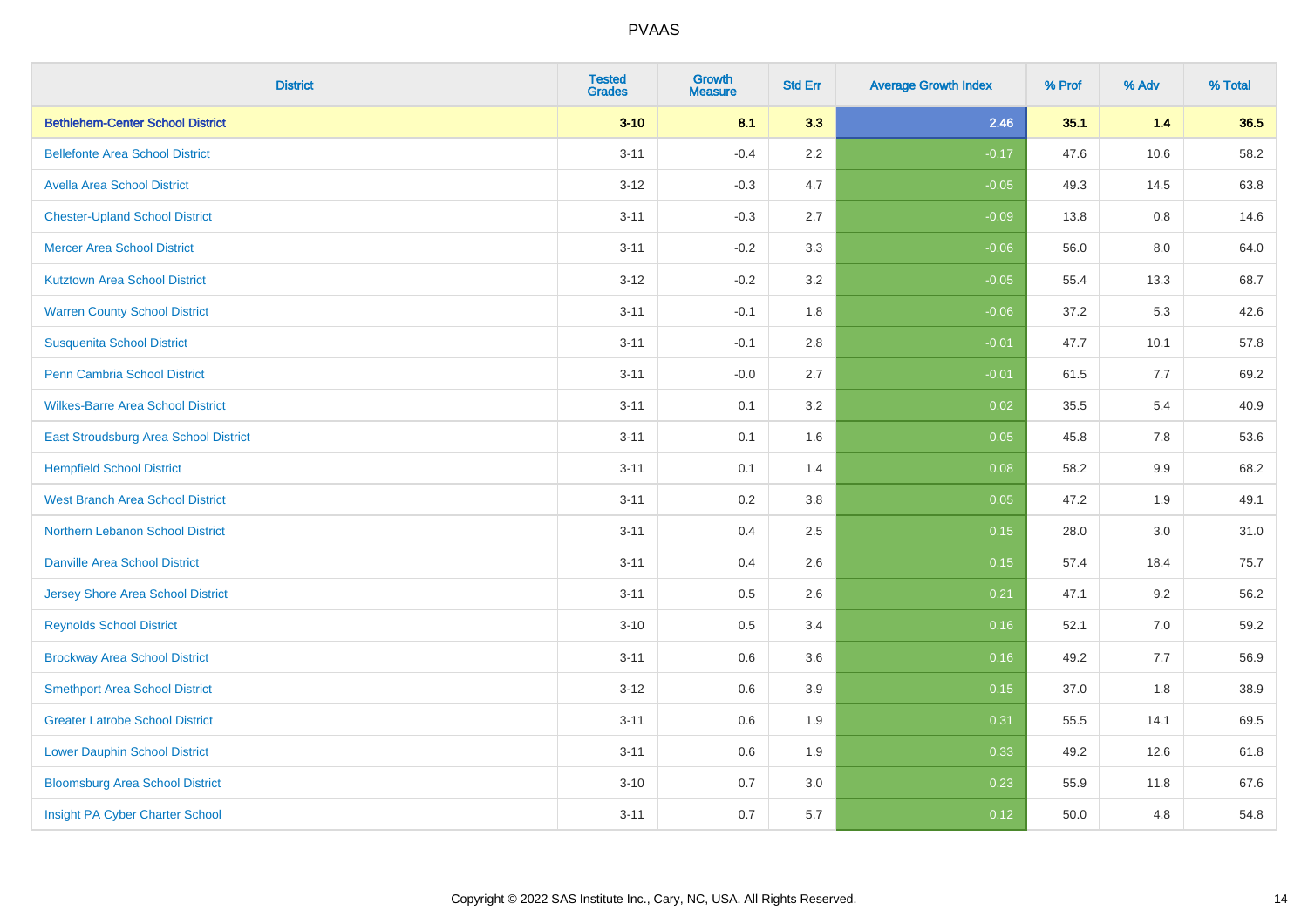| <b>District</b>                               | <b>Tested</b><br><b>Grades</b> | <b>Growth</b><br><b>Measure</b> | <b>Std Err</b> | <b>Average Growth Index</b> | % Prof | % Adv   | % Total |
|-----------------------------------------------|--------------------------------|---------------------------------|----------------|-----------------------------|--------|---------|---------|
| <b>Bethlehem-Center School District</b>       | $3 - 10$                       | 8.1                             | 3.3            | 2.46                        | 35.1   | 1.4     | 36.5    |
| Lehigh Valley Academy Regional Charter School | $3 - 11$                       | 0.7                             | 2.3            | 0.32                        | 46.3   | $5.0\,$ | 51.4    |
| <b>Greenville Area School District</b>        | $3 - 11$                       | 0.7                             | 2.9            | 0.26                        | 53.4   | 6.9     | 60.3    |
| <b>Gateway School District</b>                | $3 - 11$                       | $0.8\,$                         | 2.2            | 0.38                        | 52.1   | 13.8    | 65.9    |
| <b>Wyomissing Area School District</b>        | $3 - 12$                       | 0.8                             | 2.6            | 0.33                        | 55.7   | 17.6    | 73.3    |
| <b>Wallingford-Swarthmore School District</b> | $3 - 10$                       | 0.9                             | 2.4            | 0.38                        | 64.4   | 22.7    | 87.1    |
| South Eastern School District                 | $3 - 11$                       | 0.9                             | 2.4            | 0.39                        | 54.8   | 6.6     | 61.4    |
| <b>Radnor Township School District</b>        | $3 - 12$                       | 1.0                             | 2.1            | 0.50                        | 65.0   | 23.2    | 88.2    |
| <b>Lakeland School District</b>               | $3 - 11$                       | 1.1                             | 2.8            | 0.38                        | 48.6   | 3.7     | 52.3    |
| <b>Upper Adams School District</b>            | $3 - 11$                       | 1.3                             | 2.9            | 0.47                        | 55.2   | 8.6     | 63.8    |
| <b>Schuylkill Valley School District</b>      | $3 - 11$                       | 1.4                             | 2.5            | 0.56                        | 55.1   | 10.2    | 65.3    |
| <b>Newport School District</b>                | $3 - 12$                       | 1.4                             | 3.5            | 0.41                        | 51.5   | 10.3    | 61.8    |
| <b>Tussey Mountain School District</b>        | $3 - 12$                       | 1.5                             | 3.7            | 0.40                        | 38.6   | 1.8     | 40.4    |
| <b>Central Bucks School District</b>          | $3 - 11$                       | 1.6                             | $0.9\,$        | 1.66                        | 63.0   | 16.8    | 79.8    |
| <b>Bensalem Township School District</b>      | $3 - 11$                       | 1.6                             | 1.6            | 0.98                        | 38.8   | 8.3     | 47.1    |
| <b>Athens Area School District</b>            | $3 - 11$                       | 1.6                             | 2.5            | 0.64                        | 46.9   | 7.6     | 54.5    |
| <b>Purchase Line School District</b>          | $3 - 12$                       | 1.7                             | 3.5            | 0.47                        | 43.1   | 5.4     | 48.5    |
| South Fayette Township School District        | $3 - 11$                       | 1.7                             | 2.0            | 0.88                        | 61.0   | 26.5    | 87.6    |
| <b>Baldwin-Whitehall School District</b>      | $3 - 11$                       | 1.8                             | 1.9            | 0.94                        | 58.6   | 8.6     | 67.1    |
| <b>Laurel School District</b>                 | $3 - 11$                       | 1.8                             | 3.1            | 0.59                        | 70.1   | 2.3     | 72.4    |
| <b>West Jefferson Hills School District</b>   | $3 - 11$                       | 1.8                             | 2.1            | 0.88                        | 55.7   | 20.8    | 76.4    |
| <b>Williamsport Area School District</b>      | $3 - 11$                       | 1.9                             | 1.8            | 1.04                        | 44.1   | 12.8    | 56.9    |
| <b>Union Area School District</b>             | $3 - 11$                       | 1.9                             | 4.3            | 0.44                        | 61.5   | 0.0     | 61.5    |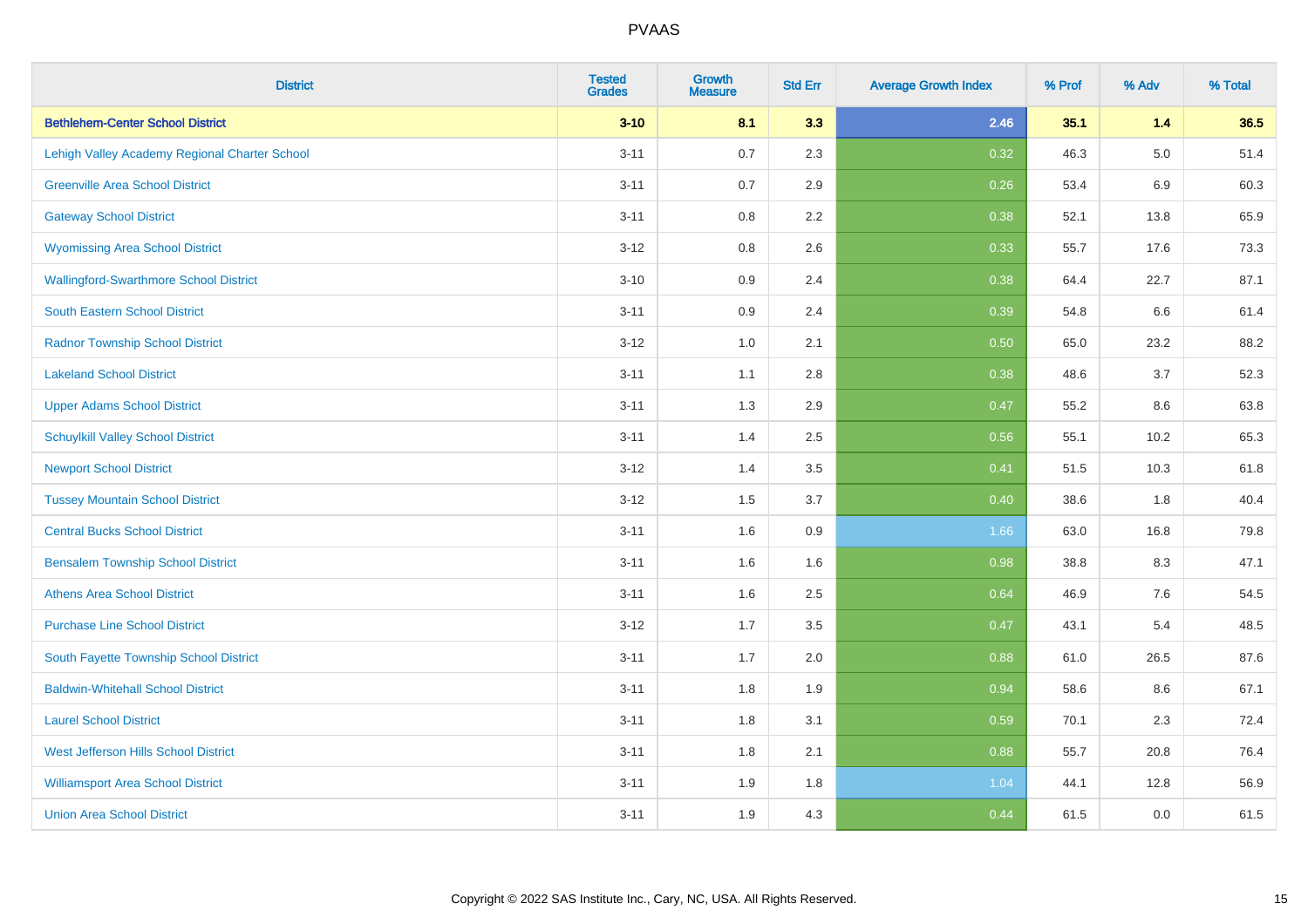| <b>District</b>                                | <b>Tested</b><br><b>Grades</b> | <b>Growth</b><br><b>Measure</b> | <b>Std Err</b> | <b>Average Growth Index</b> | % Prof | % Adv | % Total |
|------------------------------------------------|--------------------------------|---------------------------------|----------------|-----------------------------|--------|-------|---------|
| <b>Bethlehem-Center School District</b>        | $3 - 10$                       | 8.1                             | 3.3            | 2.46                        | 35.1   | 1.4   | 36.5    |
| <b>Franklin Regional School District</b>       | $3 - 11$                       | 2.0                             | 1.9            | 1.02                        | 66.7   | 15.5  | 82.1    |
| <b>Marple Newtown School District</b>          | $3 - 11$                       | 2.0                             | 2.4            | 0.81                        | 57.6   | 12.8  | 70.4    |
| <b>Lower Moreland Township School District</b> | $3 - 11$                       | 2.0                             | 2.2            | 0.95                        | 62.8   | 17.0  | 79.8    |
| <b>Mastery Charter School - Thomas Campus</b>  | $3 - 10$                       | 2.1                             | 6.2            | 0.33                        | 28.6   | 0.0   | 28.6    |
| <b>Mcguffey School District</b>                | $3 - 11$                       | 2.1                             | 2.6            | 0.81                        | 57.7   | 3.1   | 60.8    |
| <b>Manheim Central School District</b>         | $3 - 11$                       | 2.1                             | 2.1            | 1.01                        | 53.2   | 11.6  | 64.8    |
| <b>United School District</b>                  | $3 - 11$                       | 2.1                             | 3.4            | 0.63                        | 60.3   | 6.6   | 66.9    |
| Northwestern Lehigh School District            | $3 - 11$                       | 2.2                             | 2.3            | 0.93                        | 53.3   | 9.7   | 63.0    |
| <b>Galeton Area School District</b>            | $3 - 11$                       | 2.2                             | 5.3            | 0.42                        | 41.3   | 4.4   | 45.6    |
| <b>Roberto Clemente Charter School</b>         | $3 - 12$                       | 2.2                             | 4.9            | 0.45                        | 27.5   | 5.0   | 32.5    |
| <b>Hanover Area School District</b>            | $3 - 11$                       | 2.2                             | 4.6            | 0.48                        | 42.9   | 5.7   | 48.6    |
| <b>Union School District</b>                   | $3 - 12$                       | 2.3                             | 4.2            | 0.54                        | 32.6   | 7.0   | 39.5    |
| <b>Tunkhannock Area School District</b>        | $3 - 11$                       | 2.3                             | 2.2            | 1.01                        | 44.9   | 9.6   | 54.6    |
| <b>Camp Hill School District</b>               | $3 - 12$                       | 2.3                             | 3.0            | 0.78                        | 53.6   | 17.5  | 71.1    |
| <b>Bedford Area School District</b>            | $3 - 11$                       | 2.5                             | 2.6            | 0.93                        | 48.5   | 10.0  | 58.5    |
| Mastery Charter High School-Lenfest Campus     | $7 - 11$                       | 2.5                             | 5.7            | 0.43                        | 40.0   | 0.0   | 40.0    |
| <b>Methacton School District</b>               | $3 - 11$                       | 2.5                             | 1.7            | 1.43                        | 62.5   | 16.4  | 79.0    |
| <b>Armstrong School District</b>               | $3 - 11$                       | 2.6                             | 1.7            | 1.53                        | 51.5   | 6.1   | 57.6    |
| <b>Hopewell Area School District</b>           | $3 - 11$                       | 2.6                             | 2.7            | 0.97                        | 58.4   | 4.0   | 62.4    |
| <b>Pottsgrove School District</b>              | $3 - 11$                       | 2.8                             | 2.0            | 1.35                        | 44.0   | 10.0  | 53.9    |
| <b>Forbes Road School District</b>             | $3 - 11$                       | 2.8                             | 5.1            | 0.56                        | 41.4   | 10.3  | 51.7    |
| <b>Central Cambria School District</b>         | $3 - 11$                       | 3.0                             | 2.5            | 1.17                        | 56.2   | 9.7   | 66.0    |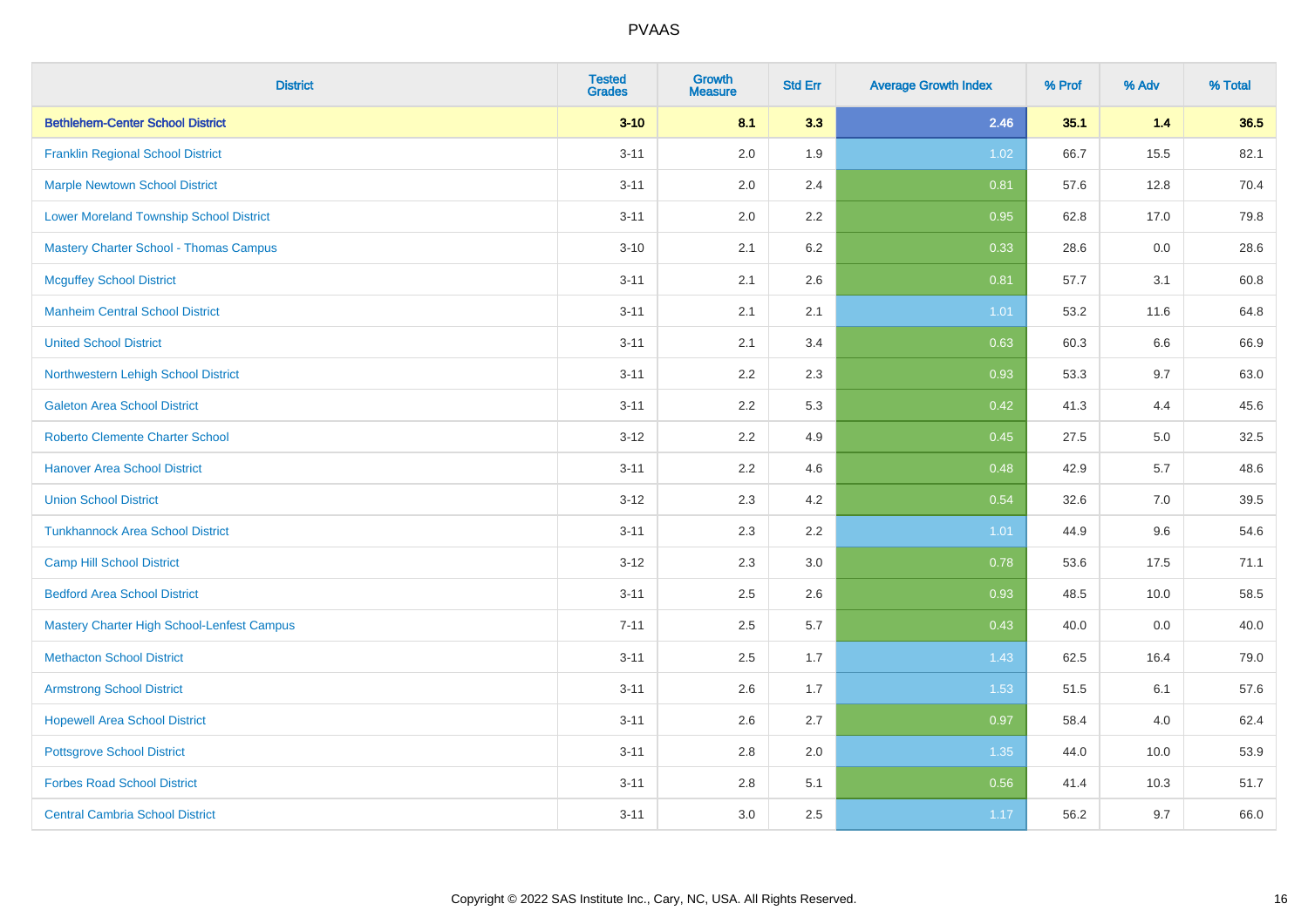| <b>District</b>                                    | <b>Tested</b><br><b>Grades</b> | <b>Growth</b><br><b>Measure</b> | <b>Std Err</b> | <b>Average Growth Index</b> | % Prof | % Adv | % Total |
|----------------------------------------------------|--------------------------------|---------------------------------|----------------|-----------------------------|--------|-------|---------|
| <b>Bethlehem-Center School District</b>            | $3 - 10$                       | 8.1                             | 3.3            | 2.46                        | 35.1   | 1.4   | 36.5    |
| <b>General Mclane School District</b>              | $3 - 11$                       | 3.1                             | 2.9            | 1.07                        | 62.3   | 4.9   | 67.2    |
| <b>Millcreek Township School District</b>          | $3 - 11$                       | 3.1                             | 1.5            | 2.06                        | 55.6   | 14.2  | 69.7    |
| <b>Keystone School District</b>                    | $3 - 11$                       | 3.1                             | 3.3            | 0.94                        | 50.6   | 6.5   | 57.1    |
| <b>Pleasant Valley School District</b>             | $3 - 11$                       | 3.1                             | 2.0            | 1.57                        | 57.2   | 5.5   | 62.8    |
| <b>Donegal School District</b>                     | $3 - 12$                       | 3.1                             | 2.4            | 1.29                        | 60.6   | 9.1   | 69.7    |
| <b>Woodland Hills School District</b>              | $3 - 12$                       | 3.2                             | 2.6            | 1.22                        | 31.4   | 3.6   | 35.0    |
| <b>Commodore Perry School District</b>             | $3 - 11$                       | 3.2                             | 5.5            | 0.58                        | 58.3   | 0.0   | 58.3    |
| <b>West York Area School District</b>              | $3 - 12$                       | 3.2                             | 2.3            | 1.38                        | 53.8   | 4.4   | 58.2    |
| <b>Altoona Area School District</b>                | $3-12$                         | 3.3                             | 1.6            | 1.99                        | 47.7   | 8.2   | 55.9    |
| Southeastern Greene School District                | $3 - 10$                       | 3.3                             | 4.6            | 0.72                        | 57.6   | 6.1   | 63.6    |
| <b>Spring Cove School District</b>                 | $3 - 11$                       | 3.4                             | 2.5            | 1.33                        | 47.8   | 12.7  | 60.4    |
| <b>Fairview School District</b>                    | $3 - 11$                       | 3.4                             | 2.6            | 1.32                        | 57.2   | 17.6  | 74.8    |
| <b>Clairton City School District</b>               | $3 - 11$                       | $3.5\,$                         | 3.7            | 0.95                        | 13.4   | 0.0   | 13.4    |
| <b>Lincoln Park Performing Arts Charter School</b> | $7 - 11$                       | 3.6                             | 2.5            | 1.42                        | 59.6   | 14.7  | 74.3    |
| <b>Conrad Weiser Area School District</b>          | $3 - 11$                       | 3.6                             | 2.2            | 1.63                        | 52.1   | 2.1   | 54.2    |
| <b>North Clarion County School District</b>        | $3 - 12$                       | 3.7                             | 4.3            | 0.85                        | 67.5   | 15.0  | 82.5    |
| <b>Hermitage School District</b>                   | $3 - 12$                       | 3.8                             | 2.4            | 1.60                        | 57.5   | 9.3   | 66.8    |
| <b>South Butler County School District</b>         | $3 - 10$                       | 3.9                             | 2.5            | 1.54                        | 53.1   | 16.6  | 69.7    |
| <b>South Western School District</b>               | $3 - 12$                       | 3.9                             | 1.9            | 2.08                        | 60.2   | 8.1   | 68.3    |
| Esperanza Academy Charter School                   | $4 - 11$                       | 4.0                             | 2.5            | 1.61                        | 32.4   | 0.7   | 33.1    |
| Northampton Area School District                   | $3 - 11$                       | 4.0                             | 1.6            | 2.51                        | 52.3   | 10.8  | 63.1    |
| <b>Muhlenberg School District</b>                  | $3 - 10$                       | 4.0                             | 1.9            | 2.10                        | 34.2   | 2.6   | 36.8    |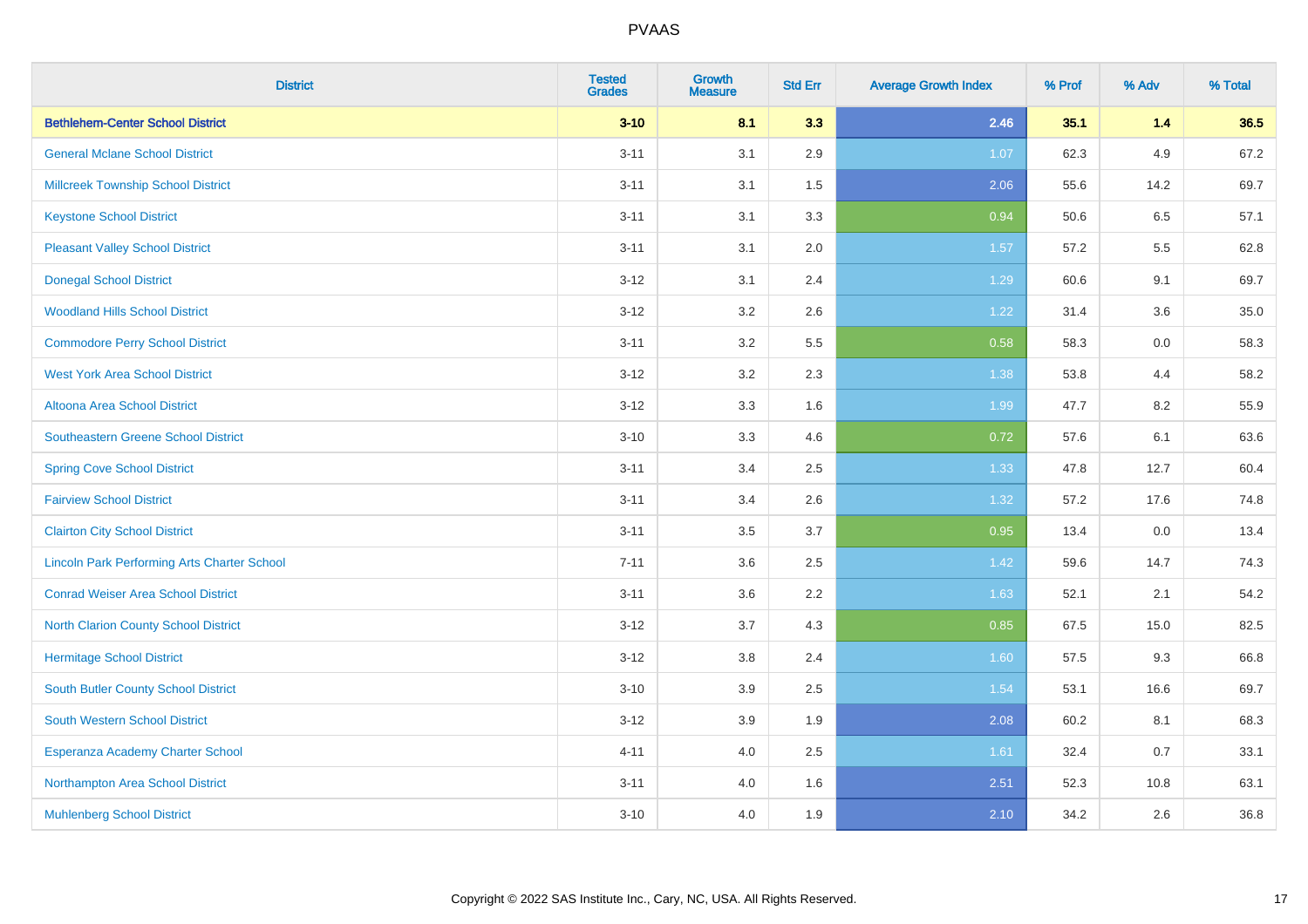| <b>District</b>                                 | <b>Tested</b><br><b>Grades</b> | <b>Growth</b><br><b>Measure</b> | <b>Std Err</b> | <b>Average Growth Index</b> | % Prof | % Adv | % Total |
|-------------------------------------------------|--------------------------------|---------------------------------|----------------|-----------------------------|--------|-------|---------|
| <b>Bethlehem-Center School District</b>         | $3 - 10$                       | 8.1                             | 3.3            | 2.46                        | 35.1   | 1.4   | 36.5    |
| <b>Towanda Area School District</b>             | $3 - 11$                       | 4.0                             | 2.8            | 1.44                        | 39.4   | 6.6   | 46.0    |
| <b>Berlin Brothersvalley School District</b>    | $3 - 11$                       | 4.0                             | 4.2            | 0.96                        | 48.8   | 14.0  | 62.8    |
| <b>Neshaminy School District</b>                | $3 - 11$                       | 4.0                             | 1.3            | 3.02                        | 58.7   | 9.5   | 68.2    |
| <b>West Allegheny School District</b>           | $3 - 12$                       | 4.0                             | 2.1            | 1.96                        | 63.1   | 15.7  | 78.8    |
| Mastery Charter School - Shoemaker Campus       | $7 - 10$                       | 4.1                             | 3.0            | 1.34                        | 20.9   | 3.3   | 24.2    |
| <b>Line Mountain School District</b>            | $3 - 11$                       | 4.1                             | 3.2            | 1.27                        | 52.9   | 9.2   | 62.1    |
| <b>Governor Mifflin School District</b>         | $3 - 11$                       | 4.1                             | 1.8            | 2.33                        | 42.5   | 7.2   | 49.7    |
| <b>East Penn School District</b>                | $3 - 11$                       | 4.1                             | 1.3            | 3.27                        | 55.8   | 11.5  | 67.3    |
| <b>Ligonier Valley School District</b>          | $3 - 11$                       | 4.2                             | 3.1            | 1.34                        | 59.1   | 10.3  | 69.5    |
| <b>Loyalsock Township School District</b>       | $3 - 12$                       | 4.2                             | 2.8            | 1.47                        | 54.3   | 2.1   | 56.4    |
| <b>Punxsutawney Area School District</b>        | $3 - 11$                       | 4.2                             | 2.9            | 1.45                        | 55.0   | 5.5   | 60.6    |
| Meyersdale Area School District                 | $3 - 11$                       | 4.2                             | 4.0            | 1.07                        | 43.1   | 6.9   | 50.0    |
| <b>Laurel Highlands School District</b>         | $3 - 11$                       | 4.3                             | 2.4            | 1.81                        | 44.9   | 9.6   | 54.5    |
| <b>Central Dauphin School District</b>          | $3 - 11$                       | 4.4                             | 1.3            | 3.32                        | 53.3   | 7.4   | 60.7    |
| <b>Leechburg Area School District</b>           | $3 - 11$                       | 4.4                             | 4.0            | 1.09                        | 47.8   | 19.6  | 67.4    |
| <b>Port Allegany School District</b>            | $3 - 11$                       | 4.4                             | 3.6            | 1.21                        | 28.1   | 9.4   | 37.5    |
| <b>Pottsville Area School District</b>          | $3 - 12$                       | 4.4                             | 2.3            | 1.94                        | 44.8   | 5.4   | 50.2    |
| <b>MaST Community Charter School II</b>         | $3 - 10$                       | 4.4                             | 3.2            | 1.37                        | 28.4   | 3.4   | 31.8    |
| <b>Burrell School District</b>                  | $3 - 11$                       | 4.5                             | 3.1            | 1.48                        | 58.5   | 13.8  | 72.3    |
| <b>Eastern Lancaster County School District</b> | $3 - 12$                       | 4.5                             | 2.2            | 2.09                        | 46.3   | 11.4  | 57.6    |
| Harmony Area School District                    | $3 - 10$                       | 4.5                             | 6.3            | 0.72                        | 33.3   | 13.3  | 46.7    |
| <b>Hempfield Area School District</b>           | $3 - 12$                       | 4.6                             | 1.6            | 2.86                        | 53.5   | 20.1  | 73.6    |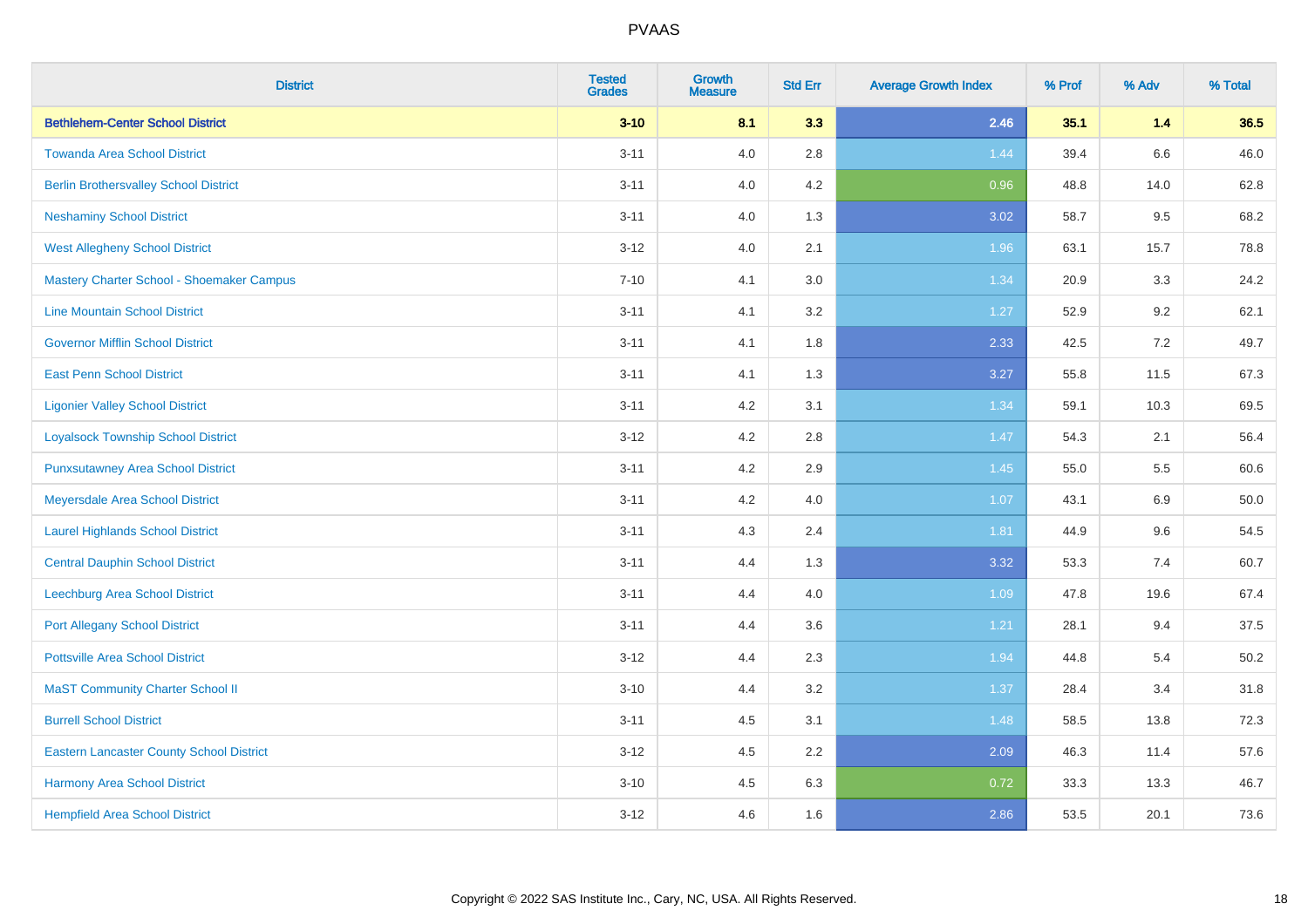| <b>District</b>                             | <b>Tested</b><br><b>Grades</b> | Growth<br><b>Measure</b> | <b>Std Err</b> | <b>Average Growth Index</b> | % Prof | % Adv   | % Total |
|---------------------------------------------|--------------------------------|--------------------------|----------------|-----------------------------|--------|---------|---------|
| <b>Bethlehem-Center School District</b>     | $3 - 10$                       | 8.1                      | 3.3            | 2.46                        | 35.1   | 1.4     | 36.5    |
| Pennsylvania Leadership Charter School      | $3 - 11$                       | 4.6                      | 2.2            | 2.13                        | 55.4   | 11.2    | 66.7    |
| <b>Warrior Run School District</b>          | $3 - 11$                       | 4.6                      | 3.0            | 1.51                        | 40.9   | 8.1     | 49.0    |
| <b>New Brighton Area School District</b>    | $3 - 11$                       | 4.6                      | 3.1            | 1.47                        | 60.9   | 5.8     | 66.7    |
| <b>KIPP Dubois Charter School</b>           | $9 - 10$                       | 4.7                      | 3.3            | 1.40                        | 31.0   | 1.4     | 32.4    |
| <b>Blackhawk School District</b>            | $3 - 11$                       | 4.7                      | 2.3            | 2.01                        | 55.8   | $8.8\,$ | 64.6    |
| <b>Halifax Area School District</b>         | $3 - 11$                       | 4.7                      | 3.9            | 1.22                        | 61.5   | 9.6     | 71.2    |
| <b>Beaver Area School District</b>          | $3 - 10$                       | 4.7                      | 2.4            | 1.94                        | 57.4   | 16.8    | 74.2    |
| Urban Pathways 6-12 Charter School          | $6 - 11$                       | 4.8                      | 6.4            | 0.75                        | 28.6   | 0.0     | 28.6    |
| <b>Kennett Consolidated School District</b> | $3 - 11$                       | 4.8                      | 1.8            | 2.61                        | 52.5   | 10.7    | 63.2    |
| Morrisville Borough School District         | $3 - 11$                       | 4.8                      | 4.3            | 1.10                        | 30.2   | 2.3     | 32.6    |
| <b>Central Valley School District</b>       | $3 - 10$                       | 4.8                      | 2.4            | 1.98                        | 56.9   | 9.0     | 65.9    |
| <b>Sharon City School District</b>          | $3 - 11$                       | 4.9                      | 2.6            | 1.87                        | 48.2   | 5.3     | 53.4    |
| <b>Everett Area School District</b>         | $3 - 11$                       | 5.0                      | 3.4            | 1.47                        | 60.5   | 1.3     | 61.8    |
| <b>West Shore School District</b>           | $3 - 12$                       | $5.0\,$                  | 1.4            | 3.59                        | 54.2   | 9.4     | 63.6    |
| <b>Peters Township School District</b>      | $3 - 11$                       | 5.0                      | 1.8            | 2.76                        | 59.8   | 26.1    | 85.9    |
| <b>Hampton Township School District</b>     | $3 - 11$                       | 5.1                      | 2.2            | 2.35                        | 54.0   | 28.2    | 82.2    |
| <b>Grove City Area School District</b>      | $3 - 12$                       | 5.1                      | 2.4            | 2.09                        | 36.4   | 16.5    | 52.8    |
| <b>Warwick School District</b>              | $3 - 11$                       | 5.2                      | 1.9            | 2.76                        | 46.4   | 17.0    | 63.3    |
| <b>Hanover Public School District</b>       | $3 - 11$                       | 5.2                      | 2.8            | 1.83                        | 52.2   | 14.4    | 66.7    |
| <b>Parkland School District</b>             | $3 - 11$                       | 5.3                      | 1.2            | 4.30                        | 58.0   | 22.3    | 80.4    |
| <b>Allentown City School District</b>       | $3 - 12$                       | 5.3                      | 1.4            | 3.88                        | 25.3   | 2.7     | 28.0    |
| <b>New Foundations Charter School</b>       | $3 - 11$                       | 5.4                      | 2.2            | 2.41                        | 47.2   | 2.5     | 49.8    |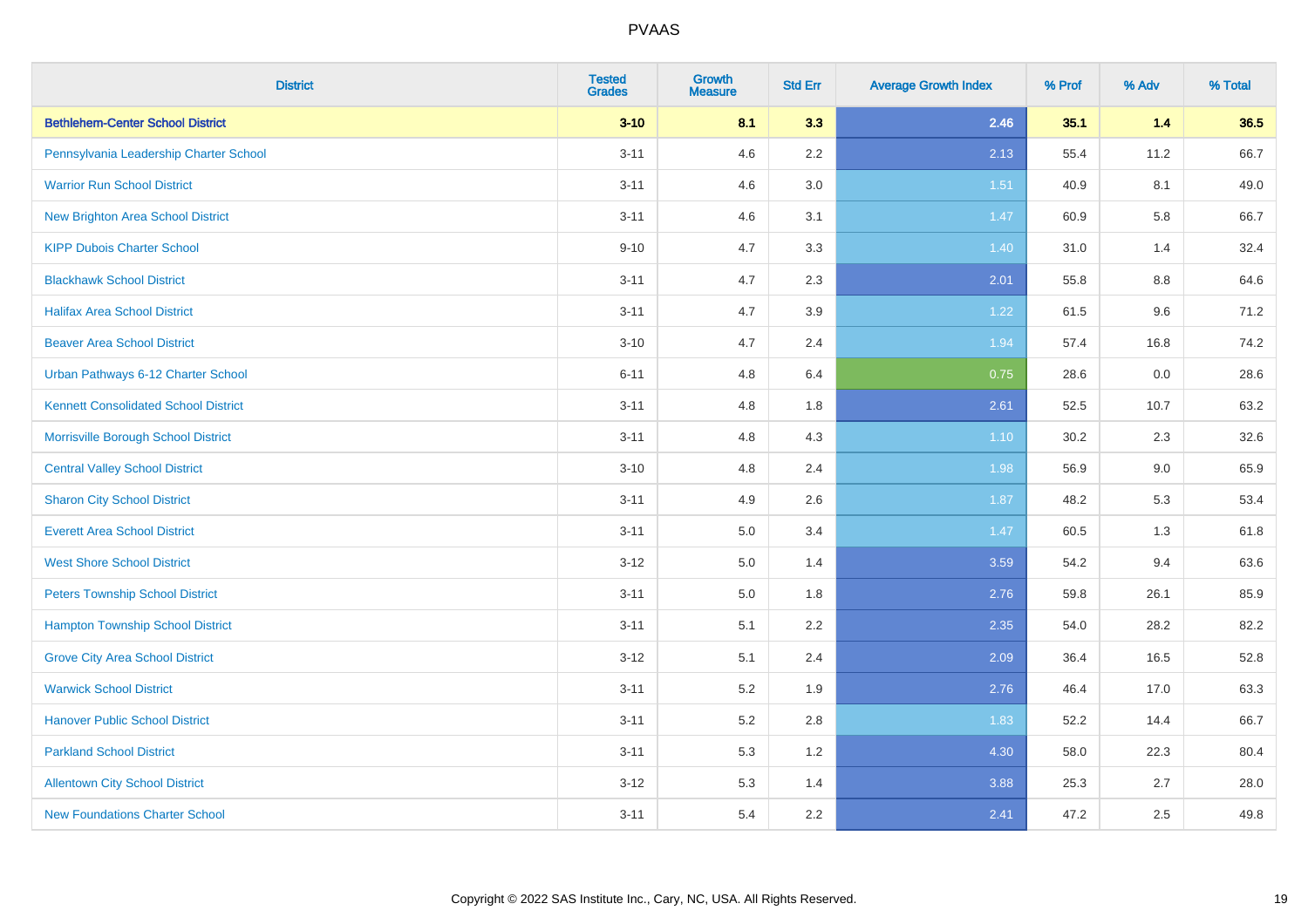| <b>District</b>                                  | <b>Tested</b><br><b>Grades</b> | <b>Growth</b><br><b>Measure</b> | <b>Std Err</b> | <b>Average Growth Index</b> | % Prof | % Adv | % Total |
|--------------------------------------------------|--------------------------------|---------------------------------|----------------|-----------------------------|--------|-------|---------|
| <b>Bethlehem-Center School District</b>          | $3 - 10$                       | 8.1                             | 3.3            | 2.46                        | 35.1   | $1.4$ | 36.5    |
| <b>Keystone Oaks School District</b>             | $3 - 11$                       | 5.5                             | 2.6            | 2.07                        | 53.2   | 12.1  | 65.4    |
| <b>Stroudsburg Area School District</b>          | $3 - 11$                       | 5.5                             | 1.9            | 2.88                        | 48.1   | 4.2   | 52.3    |
| Lehigh Career & Technical Institute              | $10 - 12$                      | 5.6                             | 5.6            | 0.99                        | 78.3   | 0.0   | 78.3    |
| Palmyra Area School District                     | $3 - 11$                       | 5.6                             | 1.9            | 2.96                        | 56.4   | 15.6  | 72.0    |
| <b>Western Wayne School District</b>             | $3 - 11$                       | 5.6                             | 2.9            | 1.93                        | 41.3   | 17.4  | 58.7    |
| <b>Spring Grove Area School District</b>         | $3 - 11$                       | 5.6                             | 2.1            | 2.68                        | 55.1   | 15.0  | 70.1    |
| <b>Ephrata Area School District</b>              | $3 - 11$                       | 5.6                             | 1.8            | 3.12                        | 54.7   | 9.5   | 64.2    |
| <b>Mastery Charter School - Pickett Campus</b>   | $6 - 10$                       | 5.6                             | 5.7            | 1.00                        | 27.8   | 0.0   | 27.8    |
| <b>Bethel Park School District</b>               | $3 - 11$                       | 5.6                             | 1.8            | 3.18                        | 65.3   | 18.6  | 83.9    |
| <b>Mars Area School District</b>                 | $3 - 10$                       | 5.7                             | 2.1            | 2.75                        | 57.9   | 18.2  | 76.1    |
| <b>Bentworth School District</b>                 | $3 - 11$                       | 5.7                             | 3.2            | 1.75                        | 44.2   | 19.5  | 63.6    |
| <b>Penncrest School District</b>                 | $3 - 11$                       | 5.7                             | 2.2            | 2.57                        | 47.2   | 7.1   | 54.3    |
| Daniel Boone Area School District                | $3 - 12$                       | 5.7                             | 2.0            | 2.88                        | 51.0   | 11.5  | 62.6    |
| <b>Tidioute Community Charter School</b>         | $3 - 11$                       | 5.7                             | 5.1            | 1.11                        | 34.4   | 21.9  | 56.2    |
| 21st Century Cyber Charter School                | $6 - 12$                       | 5.7                             | 2.3            | 2.50                        | 56.7   | 8.3   | 65.0    |
| Capital Area School for the Arts Charter School  | $9 - 11$                       | 5.8                             | 4.1            | 1.39                        | 59.3   | 18.6  | 78.0    |
| Community Academy Of Philadelphia Charter School | $3 - 11$                       | 5.8                             | 2.7            | 2.12                        | 26.7   | 0.9   | 27.6    |
| <b>Agora Cyber Charter School</b>                | $3 - 11$                       | 5.8                             | 2.6            | 2.28                        | 42.8   | 6.6   | 49.4    |
| <b>Collegium Charter School</b>                  | $3 - 10$                       | 5.9                             | 2.5            | 2.33                        | 38.1   | 7.9   | 46.0    |
| <b>Mechanicsburg Area School District</b>        | $3 - 11$                       | 5.9                             | 1.8            | 3.29                        | 57.2   | 13.7  | 70.9    |
| Northeastern York School District                | $3 - 11$                       | 5.9                             | 2.0            | 3.03                        | 51.1   | 16.6  | 67.6    |
| <b>Uniontown Area School District</b>            | $3 - 11$                       | 6.0                             | 3.2            | 1.87                        | 62.4   | 5.9   | 68.2    |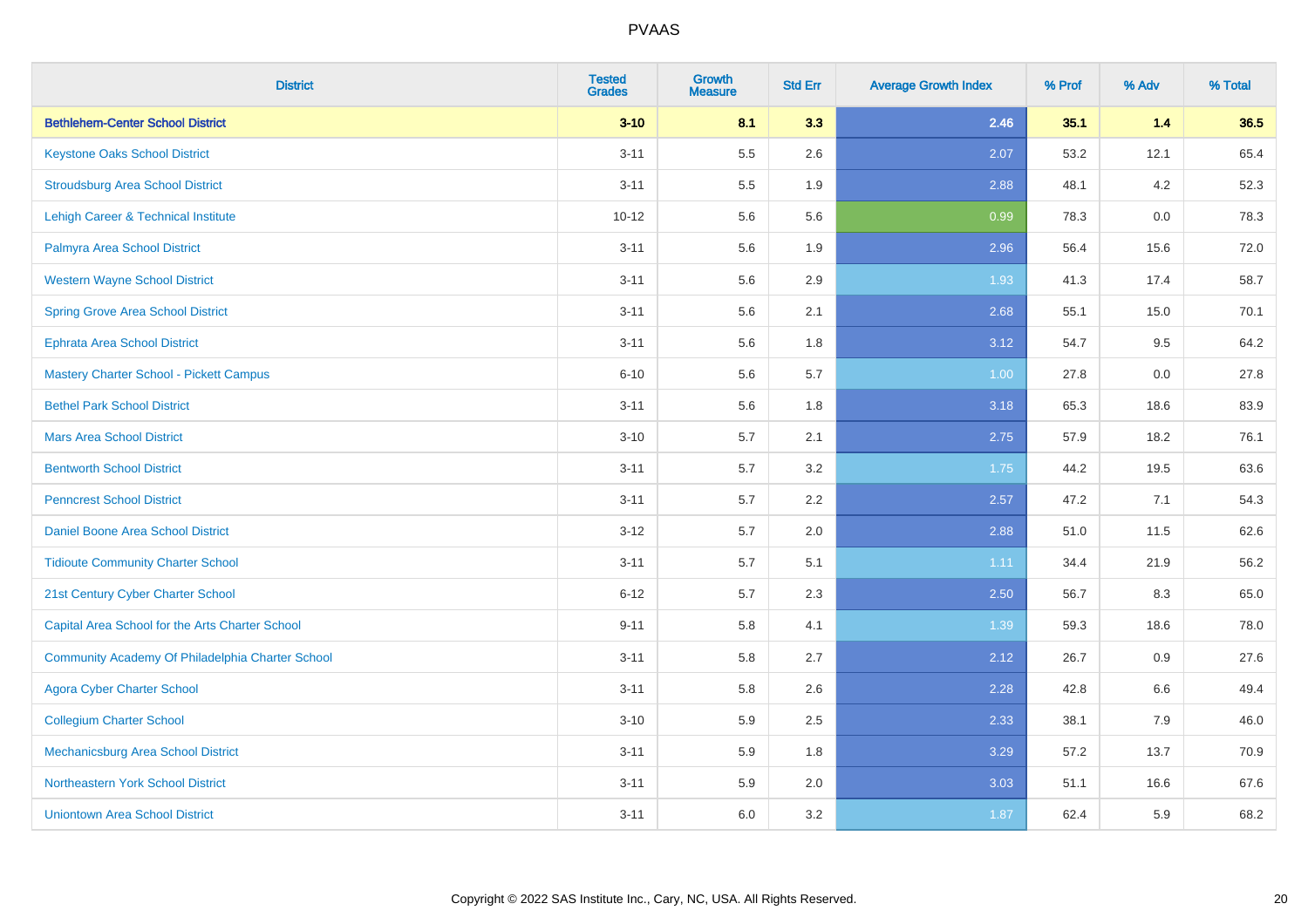| <b>District</b>                               | <b>Tested</b><br><b>Grades</b> | <b>Growth</b><br><b>Measure</b> | <b>Std Err</b> | <b>Average Growth Index</b> | % Prof | % Adv | % Total |
|-----------------------------------------------|--------------------------------|---------------------------------|----------------|-----------------------------|--------|-------|---------|
| <b>Bethlehem-Center School District</b>       | $3 - 10$                       | 8.1                             | 3.3            | 2.46                        | 35.1   | $1.4$ | 36.5    |
| Hollidaysburg Area School District            | $3 - 11$                       | 6.0                             | 2.1            | 2.88                        | 57.1   | 12.3  | 69.4    |
| <b>Wilson Area School District</b>            | $3 - 11$                       | 6.0                             | 2.6            | 2.30                        | 48.7   | 8.5   | 57.2    |
| <b>Spring-Ford Area School District</b>       | $3 - 11$                       | 6.0                             | 1.3            | 4.46                        | 60.8   | 16.5  | 77.4    |
| <b>Dover Area School District</b>             | $3-12$                         | 6.0                             | 2.1            | 2.94                        | 52.2   | 6.0   | 58.2    |
| <b>Connellsville Area School District</b>     | $3 - 11$                       | 6.1                             | 2.0            | 3.05                        | 45.4   | 7.8   | 53.2    |
| <b>Whitehall-Coplay School District</b>       | $3 - 11$                       | 6.1                             | 1.8            | 3.45                        | 49.3   | 7.4   | 56.6    |
| <b>Millersburg Area School District</b>       | $3 - 11$                       | 6.2                             | $3.8\,$        | 1.63                        | 51.8   | 7.4   | 59.3    |
| <b>Northgate School District</b>              | $3 - 11$                       | 6.3                             | 3.6            | 1.73                        | 53.3   | 16.7  | 70.0    |
| <b>Salisbury Township School District</b>     | $3 - 11$                       | 6.3                             | 3.6            | 1.77                        | 46.2   | 6.6   | 52.8    |
| <b>Belle Vernon Area School District</b>      | $3 - 11$                       | 6.5                             | 2.6            | 2.44                        | 55.6   | 11.1  | 66.7    |
| <b>Steel Valley School District</b>           | $3 - 11$                       | 6.5                             | 3.4            | 1.89                        | 50.7   | 5.6   | 56.3    |
| <b>Wattsburg Area School District</b>         | $3 - 11$                       | 6.5                             | 2.7            | 2.43                        | 42.7   | 7.6   | 50.3    |
| <b>Sto-Rox School District</b>                | $3 - 10$                       | 6.6                             | 3.7            | 1.80                        | 13.4   | 0.0   | 13.4    |
| <b>Franklin Area School District</b>          | $3 - 11$                       | 6.6                             | 2.8            | 2.34                        | 48.2   | 4.5   | 52.7    |
| <b>Richland School District</b>               | $3 - 11$                       | 6.7                             | 2.9            | 2.33                        | 62.2   | 19.2  | 81.4    |
| Pocono Mountain School District               | $3 - 12$                       | 6.8                             | 1.5            | 4.62                        | 45.8   | 5.0   | 50.7    |
| <b>Upper Darby School District</b>            | $3 - 12$                       | 6.9                             | 1.5            | 4.62                        | 45.0   | 6.7   | 51.7    |
| <b>Brookville Area School District</b>        | $3 - 11$                       | 6.9                             | 3.0            | 2.30                        | 55.2   | 15.6  | 70.8    |
| <b>Shanksville-Stonycreek School District</b> | $3 - 10$                       | 7.0                             | 5.9            | 1.20                        | 64.7   | 17.6  | 82.4    |
| <b>Esperanza Cyber Charter School</b>         | $3 - 11$                       | 7.1                             | 6.1            | 1.16                        | 9.1    | 0.0   | 9.1     |
| <b>Centennial School District</b>             | $3 - 10$                       | 7.1                             | 1.7            | 4.29                        | 50.1   | 8.7   | 58.9    |
| <b>Carlynton School District</b>              | $3 - 11$                       | 7.3                             | 3.3            | 2.22                        | 41.0   | 10.5  | 51.6    |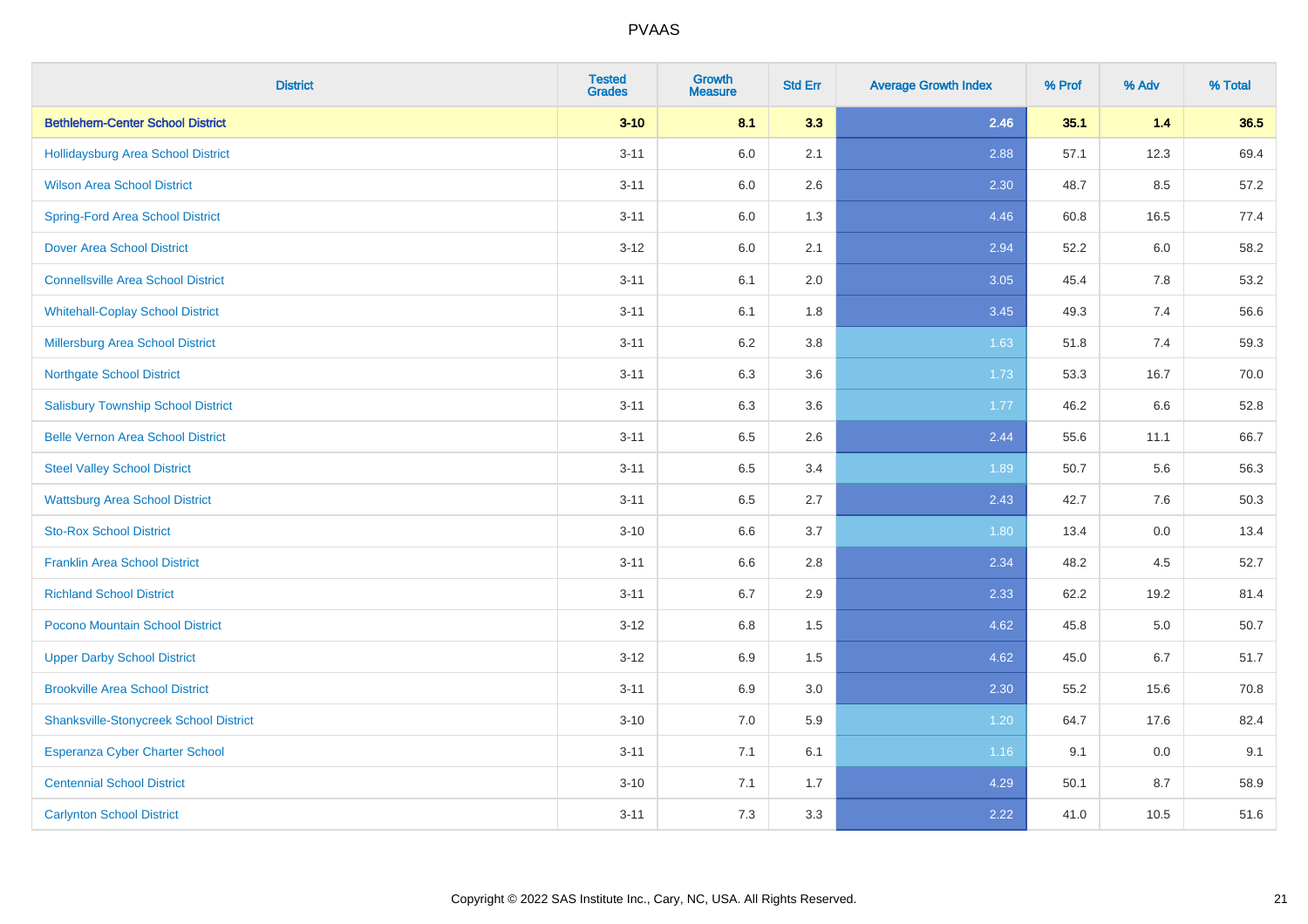| <b>District</b>                                        | <b>Tested</b><br><b>Grades</b> | <b>Growth</b><br><b>Measure</b> | <b>Std Err</b> | <b>Average Growth Index</b> | % Prof | % Adv | % Total |
|--------------------------------------------------------|--------------------------------|---------------------------------|----------------|-----------------------------|--------|-------|---------|
| <b>Bethlehem-Center School District</b>                | $3 - 10$                       | 8.1                             | 3.3            | 2.46                        | 35.1   | $1.4$ | 36.5    |
| Lehigh Valley Charter High School For The Arts         | $9 - 10$                       | 7.3                             | 2.6            | 2.82                        | 62.3   | 18.2  | 80.5    |
| <b>Carbondale Area School District</b>                 | $3 - 10$                       | 7.4                             | 3.3            | 2.25                        | 56.6   | 2.6   | 59.2    |
| Wilmington Area School District                        | $3 - 11$                       | $7.5\,$                         | 3.0            | 2.48                        | 55.1   | 5.1   | 60.2    |
| Philadelphia City School District                      | $3 - 12$                       | 7.5                             | 0.6            | 12.64                       | 38.4   | 7.0   | 45.4    |
| <b>New Hope-Solebury School District</b>               | $3 - 11$                       | 7.5                             | 2.9            | 2.57                        | 68.2   | 22.7  | 90.9    |
| <b>Coudersport Area School District</b>                | $3 - 11$                       | 7.7                             | 3.7            | 2.06                        | 55.7   | 8.2   | 63.9    |
| Saint Marys Area School District                       | $3 - 11$                       | 7.8                             | 2.6            | 3.04                        | 57.0   | 8.2   | 65.2    |
| Allegheny-Clarion Valley School District               | $3 - 10$                       | 7.8                             | 4.7            | 1.65                        | 53.3   | 3.3   | 56.7    |
| <b>Wayne Highlands School District</b>                 | $3 - 11$                       | 7.8                             | 2.4            | 3.23                        | 52.3   | 13.1  | 65.4    |
| <b>Haverford Township School District</b>              | $3 - 11$                       | 8.0                             | 1.5            | 5.27                        | 53.0   | 25.5  | 78.6    |
| <b>Blacklick Valley School District</b>                | $3 - 11$                       | 8.0                             | 4.3            | 1.85                        | 34.1   | 0.0   | 34.1    |
| <b>Reach Cyber Charter School</b>                      | $3 - 11$                       | 8.1                             | 4.7            | 1.72                        | 42.4   | 4.6   | 47.0    |
| <b>Bethlehem-Center School District</b>                | $3 - 10$                       | 8.1                             | 3.3            | 2.46                        | 35.1   | $1.4$ | 36.5    |
| <b>Moon Area School District</b>                       | $3 - 11$                       | 8.2                             | 1.9            | 4.25                        | 58.7   | 18.5  | 77.2    |
| <b>Monessen City School District</b>                   | $3 - 10$                       | 8.3                             | 4.5            | 1.85                        | 42.9   | 2.9   | 45.7    |
| Selinsgrove Area School District                       | $3 - 12$                       | 8.3                             | 2.3            | 3.54                        | 56.8   | 10.0  | 66.8    |
| Renaissance Academy Charter School                     | $3 - 11$                       | 8.3                             | 3.3            | 2.54                        | 45.6   | 22.8  | 68.4    |
| <b>William Penn School District</b>                    | $3 - 12$                       | 8.3                             | 2.1            | 3.99                        | 35.6   | 3.0   | 38.7    |
| <b>Cornwall-Lebanon School District</b>                | $3 - 11$                       | 8.3                             | 1.6            | 5.08                        | 47.2   | 8.4   | 55.6    |
| <b>Chester Charter Scholars Academy Charter School</b> | $3 - 12$                       | 8.4                             | 4.1            | 2.03                        | 23.4   | 0.0   | 23.4    |
| <b>Oswayo Valley School District</b>                   | $3 - 12$                       | 8.5                             | 5.0            | 1.68                        | 50.0   | 16.7  | 66.7    |
| <b>Allegheny Valley School District</b>                | $3 - 11$                       | 8.5                             | 3.9            | 2.17                        | 53.1   | 12.2  | 65.3    |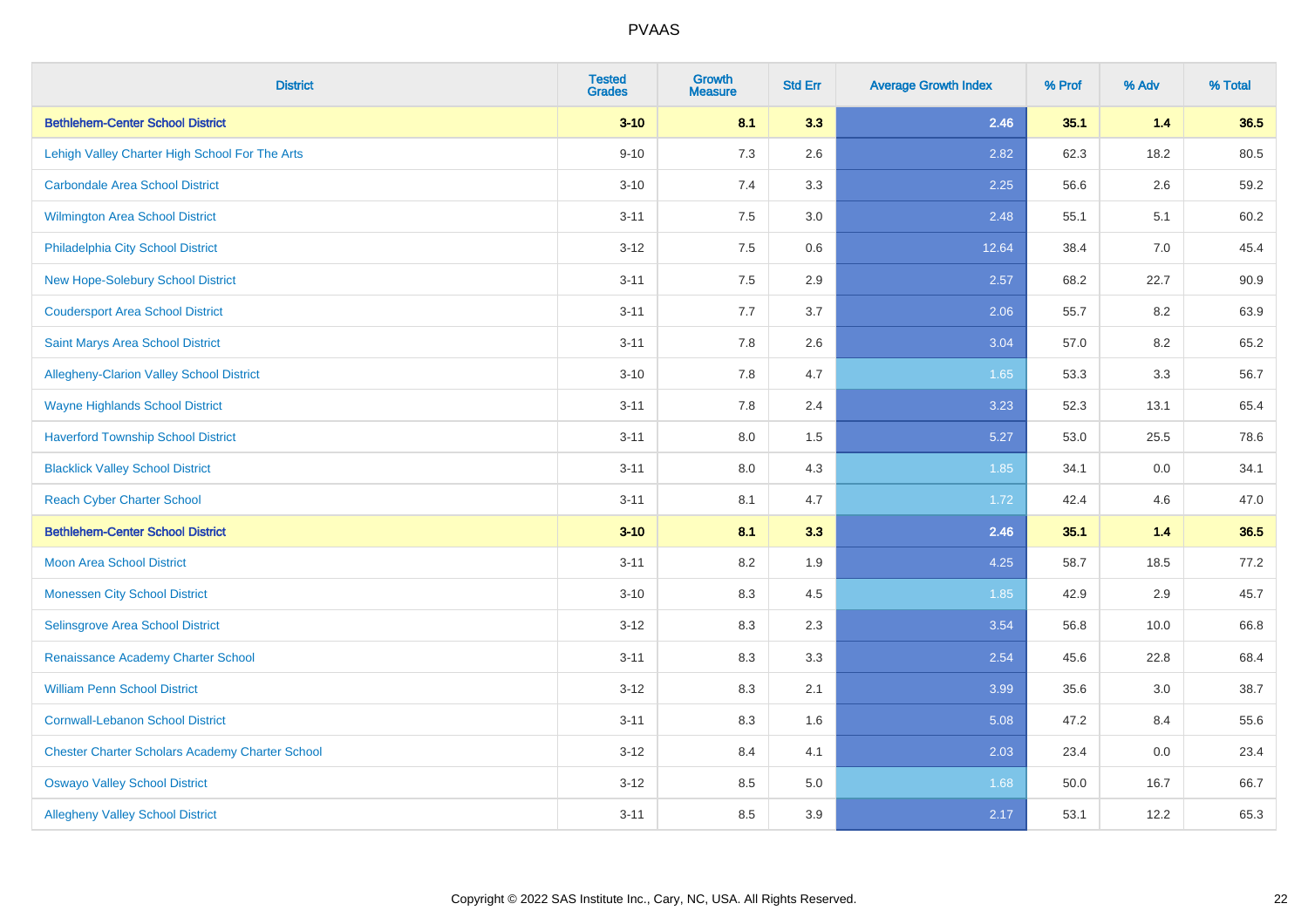| <b>District</b>                                    | <b>Tested</b><br><b>Grades</b> | <b>Growth</b><br><b>Measure</b> | <b>Std Err</b> | <b>Average Growth Index</b> | % Prof | % Adv | % Total |
|----------------------------------------------------|--------------------------------|---------------------------------|----------------|-----------------------------|--------|-------|---------|
| <b>Bethlehem-Center School District</b>            | $3 - 10$                       | 8.1                             | 3.3            | 2.46                        | 35.1   | $1.4$ | 36.5    |
| Eastern Lebanon County School District             | $3 - 11$                       | 8.6                             | 2.2            | 3.84                        | 48.8   | 11.4  | 60.3    |
| <b>Conestoga Valley School District</b>            | $3 - 11$                       | 8.7                             | 1.8            | 4.69                        | 60.3   | 13.5  | 73.8    |
| <b>Wyalusing Area School District</b>              | $3-12$                         | 8.8                             | 3.3            | 2.68                        | 54.6   | 11.7  | 66.2    |
| <b>Wilson School District</b>                      | $3 - 12$                       | 8.8                             | 1.5            | 5.96                        | 52.6   | 14.6  | 67.2    |
| <b>Council Rock School District</b>                | $3 - 11$                       | 8.9                             | 1.2            | 7.65                        | 62.8   | 16.6  | 79.4    |
| <b>Hamburg Area School District</b>                | $3 - 11$                       | 8.9                             | 2.5            | 3.63                        | 43.5   | 8.2   | 51.7    |
| <b>Mckeesport Area School District</b>             | $3 - 12$                       | 9.0                             | 2.4            | 3.72                        | 31.0   | 4.5   | 35.5    |
| <b>Avon Grove Charter School</b>                   | $3 - 11$                       | 9.0                             | 2.9            | 3.13                        | 58.8   | 16.7  | 75.5    |
| <b>York Academy Regional Charter School</b>        | $3 - 11$                       | 9.0                             | 5.0            | 1.79                        | 55.2   | 0.0   | 55.2    |
| Ambridge Area School District                      | $3 - 12$                       | 9.1                             | 2.6            | 3.46                        | 50.4   | 10.7  | 61.1    |
| <b>Mifflin County School District</b>              | $3 - 11$                       | 9.1                             | 1.7            | 5.49                        | 47.1   | 6.7   | 53.8    |
| <b>Octorara Area School District</b>               | $3 - 11$                       | 9.1                             | 2.4            | 3.82                        | 52.1   | 8.5   | 60.6    |
| <b>North Penn School District</b>                  | $3 - 11$                       | 9.1                             | 1.1            | 8.36                        | 55.8   | 17.0  | 72.8    |
| <b>Commonwealth Charter Academy Charter School</b> | $3 - 10$                       | 9.1                             | 1.9            | 4.90                        | 47.2   | 9.1   | 56.3    |
| <b>Cranberry Area School District</b>              | $3-12$                         | 9.2                             | 3.0            | 3.04                        | 47.5   | 10.2  | 57.6    |
| Pen Argyl Area School District                     | $3-12$                         | 9.2                             | 2.7            | 3.46                        | 50.0   | 12.6  | 62.6    |
| Pennsylvania Distance Learning Charter School      | $3 - 12$                       | 9.3                             | 4.2            | 2.22                        | 42.2   | 3.1   | 45.3    |
| <b>Bethlehem Area School District</b>              | $3 - 11$                       | 9.3                             | 1.1            | 8.15                        | 44.7   | 12.0  | 56.7    |
| <b>Tech Freire Charter School</b>                  | $9 - 11$                       | 9.3                             | 2.9            | 3.26                        | 18.0   | 1.1   | 19.1    |
| <b>Shippensburg Area School District</b>           | $3 - 11$                       | 9.3                             | 1.9            | 4.84                        | 53.1   | 10.2  | 63.3    |
| Multicultural Academy Charter School               | $9 - 11$                       | 9.5                             | 3.5            | 2.69                        | 22.0   | 0.0   | 22.0    |
| <b>Hazleton Area School District</b>               | $3 - 11$                       | 9.6                             | 1.4            | 6.77                        | 45.0   | 7.8   | 52.9    |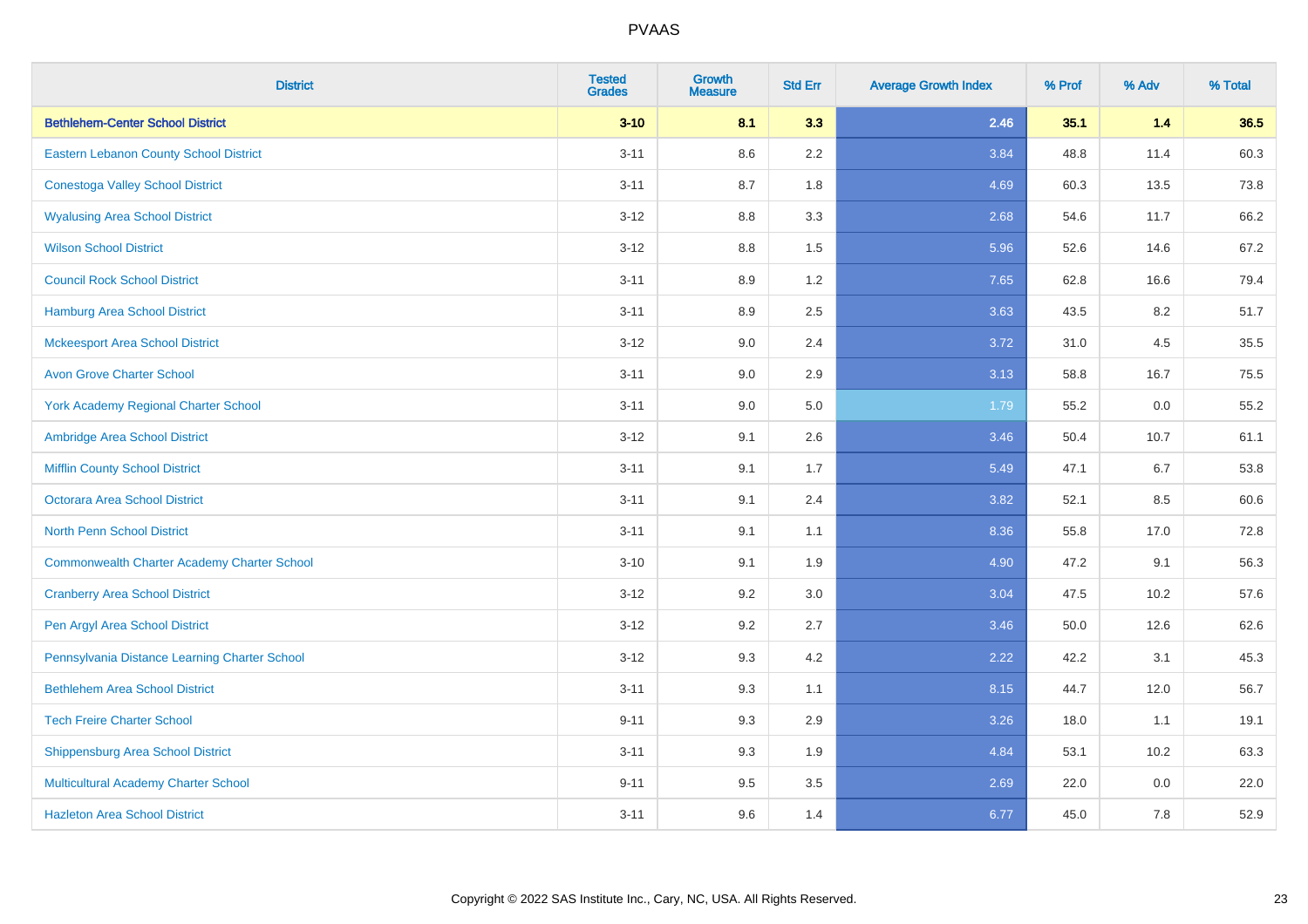| <b>District</b>                                | <b>Tested</b><br><b>Grades</b> | <b>Growth</b><br><b>Measure</b> | <b>Std Err</b> | <b>Average Growth Index</b> | % Prof | % Adv | % Total |
|------------------------------------------------|--------------------------------|---------------------------------|----------------|-----------------------------|--------|-------|---------|
| <b>Bethlehem-Center School District</b>        | $3 - 10$                       | 8.1                             | 3.3            | 2.46                        | 35.1   | $1.4$ | 36.5    |
| <b>Eastern York School District</b>            | $3 - 11$                       | 9.6                             | 2.6            | 3.71                        | 56.3   | 12.6  | 68.9    |
| <b>Freeport Area School District</b>           | $3 - 10$                       | 9.7                             | 2.5            | 3.91                        | 57.5   | 17.8  | 75.3    |
| <b>Homer-Center School District</b>            | $3 - 11$                       | 9.7                             | 3.6            | 2.70                        | 45.1   | 17.2  | 62.3    |
| <b>Shenandoah Valley School District</b>       | $3 - 11$                       | 9.7                             | 3.9            | 2.49                        | 28.3   | 5.0   | 33.3    |
| Fox Chapel Area School District                | $3 - 11$                       | 9.8                             | 1.8            | 5.36                        | 56.6   | 28.6  | 85.2    |
| <b>Northern Cambria School District</b>        | $3 - 11$                       | 10.0                            | 3.3            | 3.04                        | 47.4   | 5.1   | 52.6    |
| <b>Avon Grove School District</b>              | $3 - 10$                       | 10.0                            | 1.6            | 6.26                        | 56.3   | 18.6  | 74.9    |
| <b>Ridley School District</b>                  | $3 - 12$                       | 10.0                            | 1.6            | 6.10                        | 45.6   | 8.2   | 53.8    |
| <b>Reading School District</b>                 | $3 - 11$                       | 10.1                            | 1.4            | 7.25                        | 24.7   | 2.4   | 27.2    |
| <b>York Suburban School District</b>           | $3 - 11$                       | 10.1                            | 2.1            | 4.91                        | 53.5   | 27.8  | 81.3    |
| Dr Robert Ketterer Charter School Inc          | $6 - 12$                       | 10.1                            | 5.0            | 2.04                        | 14.9   | 0.4   | 15.3    |
| <b>Clarion Area School District</b>            | $3 - 11$                       | 10.3                            | 4.1            | 2.51                        | 45.4   | 14.6  | 60.0    |
| <b>Midd-West School District</b>               | $3 - 11$                       | 10.3                            | 2.7            | 3.80                        | 58.0   | 13.4  | 71.4    |
| <b>Cocalico School District</b>                | $3 - 11$                       | 10.6                            | 2.0            | 5.18                        | 50.8   | 14.1  | 64.8    |
| <b>Montgomery Area School District</b>         | $3 - 11$                       | 10.7                            | 3.6            | 2.96                        | 48.7   | 12.4  | 61.1    |
| Lake-Lehman School District                    | $3 - 11$                       | 10.8                            | 2.7            | 3.93                        | 55.3   | 7.9   | 63.2    |
| <b>Montoursville Area School District</b>      | $3 - 12$                       | 10.8                            | 2.5            | 4.24                        | 44.6   | 20.1  | 64.8    |
| <b>Garnet Valley School District</b>           | $3 - 10$                       | 10.9                            | 1.7            | 6.53                        | 67.1   | 19.0  | 86.1    |
| <b>Sayre Area School District</b>              | $3 - 11$                       | 11.2                            | 3.5            | 3.20                        | 52.2   | 7.5   | 59.7    |
| <b>Greater Nanticoke Area School District</b>  | $3-12$                         | 11.2                            | 2.8            | 4.01                        | 38.0   | 12.4  | 50.4    |
| <b>Littlestown Area School District</b>        | $3 - 11$                       | 11.4                            | 2.5            | 4.62                        | 55.2   | 10.4  | 65.6    |
| <b>Mastery Charter School - Hardy Williams</b> | $3 - 11$                       | 11.4                            | 3.4            | 3.33                        | 44.3   | 5.7   | 50.0    |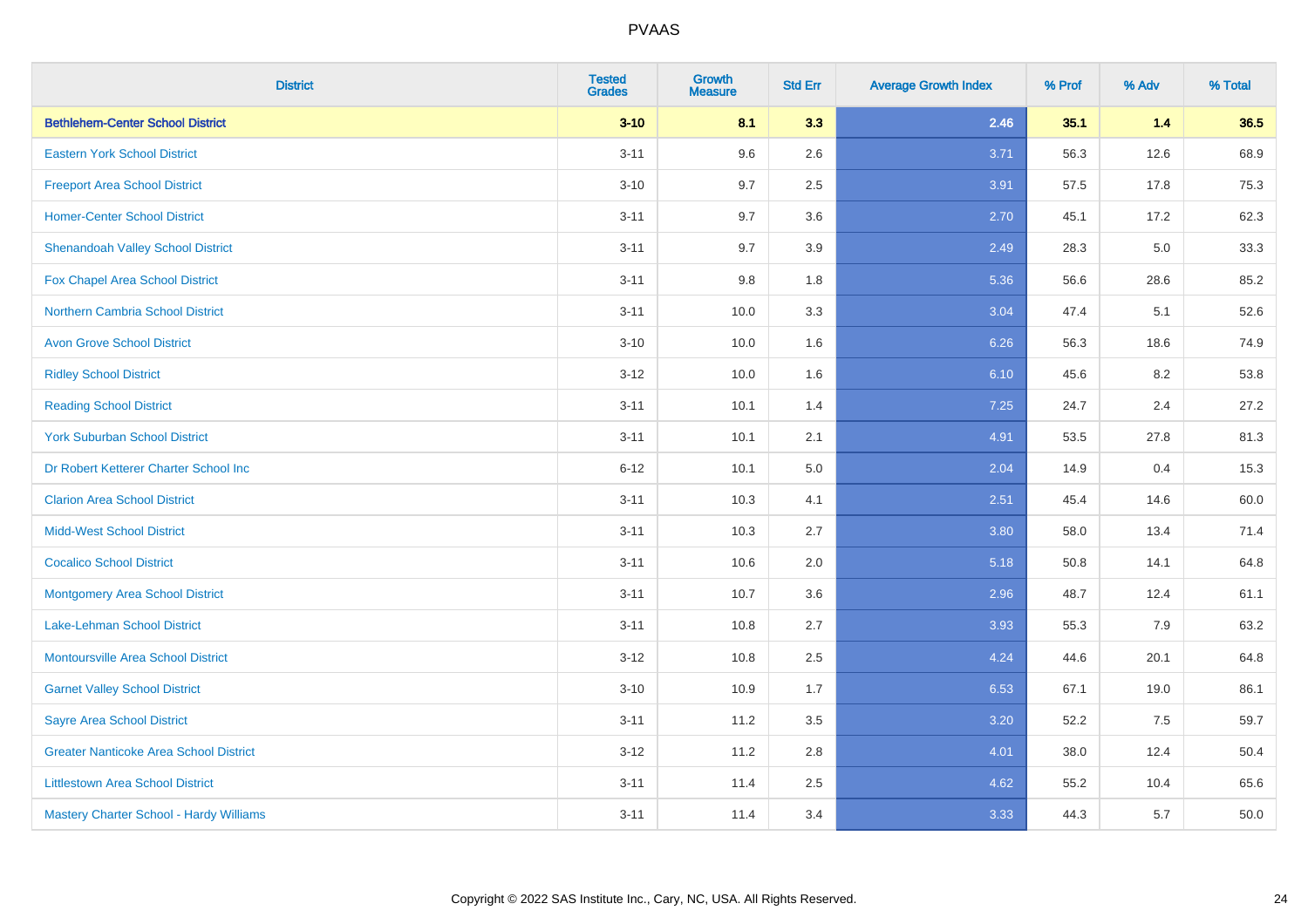| <b>District</b>                          | <b>Tested</b><br><b>Grades</b> | <b>Growth</b><br><b>Measure</b> | <b>Std Err</b> | <b>Average Growth Index</b> | % Prof | % Adv | % Total |
|------------------------------------------|--------------------------------|---------------------------------|----------------|-----------------------------|--------|-------|---------|
| <b>Bethlehem-Center School District</b>  | $3 - 10$                       | 8.1                             | 3.3            | 2.46                        | 35.1   | $1.4$ | 36.5    |
| <b>Pine-Richland School District</b>     | $3 - 11$                       | 11.5                            | 1.8            | 6.31                        | 60.6   | 24.4  | 85.0    |
| Pennsylvania Cyber Charter School        | $3 - 11$                       | 11.6                            | 1.5            | 7.54                        | 46.3   | 5.0   | 51.3    |
| <b>Pennsbury School District</b>         | $3 - 11$                       | 11.7                            | 1.5            | 7.90                        | 60.1   | 21.3  | 81.3    |
| <b>Fort Leboeuf School District</b>      | $3 - 11$                       | 11.7                            | 2.5            | 4.73                        | 48.5   | 21.1  | 69.6    |
| Pennsylvania Virtual Charter School      | $3 - 11$                       | 11.8                            | 3.5            | 3.37                        | 56.5   | 11.1  | 67.6    |
| Downingtown Area School District         | $3 - 11$                       | 12.1                            | 1.1            | 10.67                       | 60.0   | 23.5  | 83.6    |
| <b>Fleetwood Area School District</b>    | $3 - 10$                       | 12.2                            | 2.2            | 5.68                        | 53.5   | 11.6  | 65.2    |
| <b>Central York School District</b>      | $3 - 12$                       | 12.3                            | 1.7            | 7.20                        | 55.5   | 11.5  | 67.0    |
| <b>Souderton Area School District</b>    | $3 - 11$                       | 12.4                            | 1.5            | 8.28                        | 61.7   | 15.2  | 76.9    |
| <b>School Lane Charter School</b>        | $3 - 11$                       | 12.4                            | 3.6            | 3.43                        | 59.1   | 9.8   | 68.9    |
| <b>Jenkintown School District</b>        | $3 - 11$                       | 12.5                            | 4.4            | 2.84                        | 54.6   | 29.6  | 84.1    |
| <b>Wissahickon School District</b>       | $3 - 10$                       | 12.5                            | 1.8            | 6.85                        | 58.3   | 22.4  | 80.7    |
| <b>West Perry School District</b>        | $3 - 11$                       | 12.5                            | 2.5            | 4.99                        | 56.6   | 8.4   | 65.0    |
| <b>Delaware Valley School District</b>   | $3 - 11$                       | 12.6                            | 1.8            | 6.93                        | 55.2   | 16.2  | 71.4    |
| <b>West Chester Area School District</b> | $3 - 11$                       | 12.6                            | 1.2            | 10.38                       | 66.8   | 20.2  | 87.0    |
| <b>Derry Township School District</b>    | $3 - 10$                       | 12.8                            | 2.0            | 6.39                        | 54.8   | 25.8  | 80.6    |
| <b>Iroquois School District</b>          | $3 - 11$                       | 13.1                            | 3.0            | 4.35                        | 48.2   | 7.8   | 56.0    |
| <b>Derry Area School District</b>        | $3 - 11$                       | 13.2                            | 2.8            | 4.69                        | 60.0   | 12.5  | 72.5    |
| People For People Charter School         | $3 - 12$                       | 13.3                            | 5.5            | 2.43                        | 13.5   | 0.0   | 13.5    |
| <b>Penn-Trafford School District</b>     | $3 - 11$                       | 13.4                            | 1.7            | 7.87                        | 62.3   | 21.9  | 84.2    |
| <b>Abington Heights School District</b>  | $3 - 11$                       | 13.5                            | 2.2            | 6.27                        | 58.3   | 16.2  | 74.5    |
| <b>Jamestown Area School District</b>    | $3 - 11$                       | 13.5                            | 4.2            | 3.19                        | 64.4   | 13.3  | 77.8    |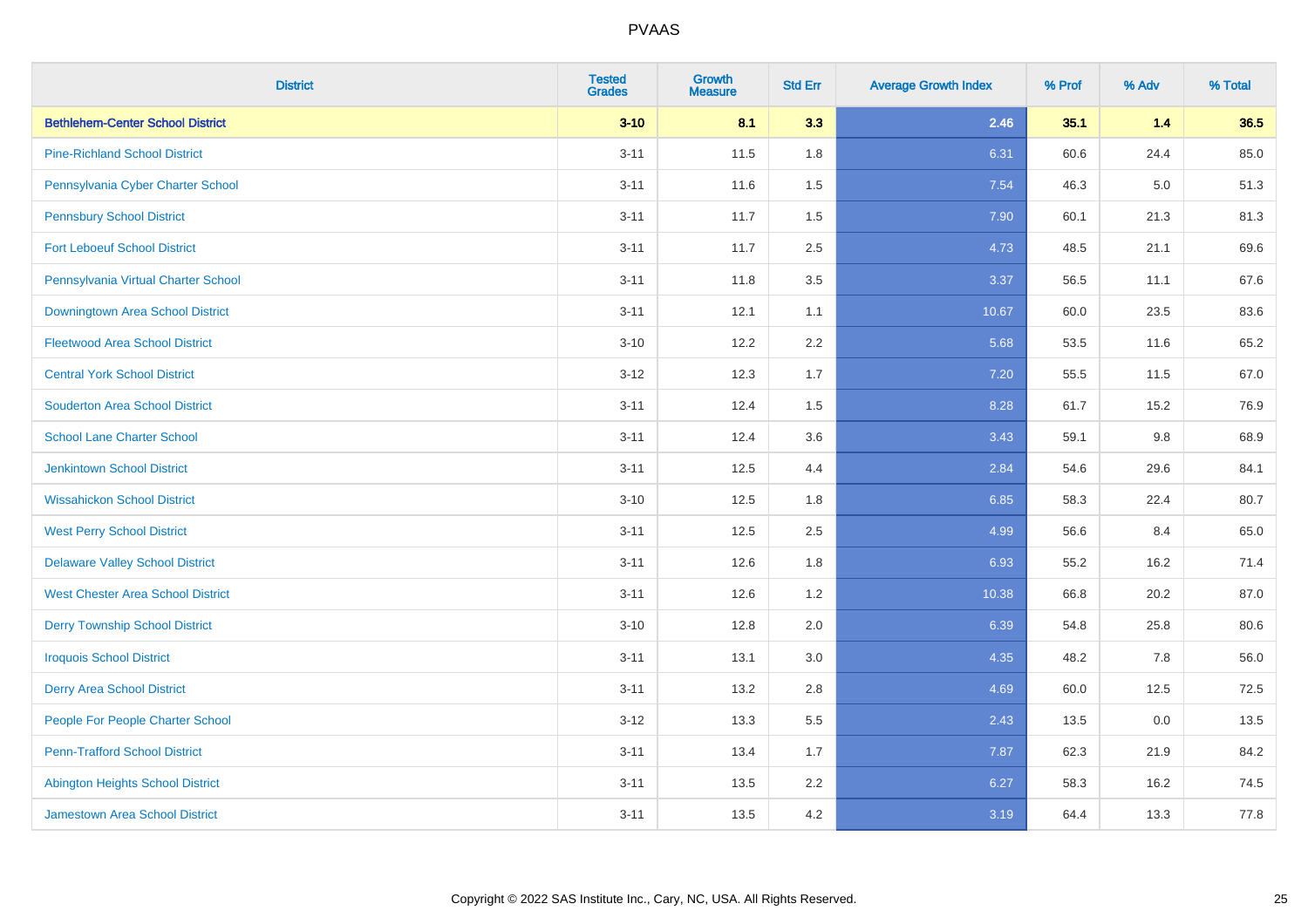| <b>District</b>                                  | <b>Tested</b><br><b>Grades</b> | <b>Growth</b><br><b>Measure</b> | <b>Std Err</b> | <b>Average Growth Index</b> | % Prof | % Adv   | % Total |
|--------------------------------------------------|--------------------------------|---------------------------------|----------------|-----------------------------|--------|---------|---------|
| <b>Bethlehem-Center School District</b>          | $3 - 10$                       | 8.1                             | 3.3            | 2.46                        | 35.1   | $1.4$   | 36.5    |
| <b>Dallastown Area School District</b>           | $3 - 11$                       | 13.5                            | 1.5            | 8.84                        | 56.0   | 17.9    | 73.8    |
| <b>City CHS</b>                                  | $10 - 11$                      | 13.6                            | 2.7            | 5.12                        | 45.8   | 3.0     | 48.8    |
| <b>Springfield School District</b>               | $3 - 11$                       | 13.8                            | 1.7            | 7.99                        | 60.9   | 21.5    | 82.4    |
| Penns Valley Area School District                | $3 - 12$                       | 14.0                            | 2.9            | 4.80                        | 41.9   | 23.1    | 65.0    |
| <b>Colonial School District</b>                  | $3 - 11$                       | 14.0                            | 1.7            | 8.21                        | 60.2   | 19.6    | 79.8    |
| <b>Lincoln Leadership Academy Charter School</b> | $3 - 12$                       | 14.2                            | 6.4            | 2.22                        | 23.5   | $0.0\,$ | 23.5    |
| <b>Southern York County School District</b>      | $3 - 11$                       | 14.2                            | 2.1            | 6.91                        | 55.1   | 18.1    | 73.1    |
| <b>Saucon Valley School District</b>             | $3 - 11$                       | 14.7                            | 2.5            | 5.98                        | 48.7   | 20.2    | 69.0    |
| <b>Great Valley School District</b>              | $3 - 11$                       | 15.0                            | 1.9            | 7.98                        | 50.0   | 35.0    | 85.0    |
| <b>Upper Merion Area School District</b>         | $3 - 11$                       | 15.3                            | 2.0            | 7.62                        | 59.3   | 19.3    | 78.6    |
| <b>Upper Dublin School District</b>              | $3 - 12$                       | 15.4                            | 1.8            | 8.53                        | 60.8   | 24.8    | 85.6    |
| Northern York County School District             | $3 - 11$                       | 15.6                            | 2.0            | 7.98                        | 57.4   | 11.5    | 68.8    |
| <b>Greenwood School District</b>                 | $3 - 11$                       | 15.9                            | 3.9            | 4.11                        | 50.0   | 25.0    | 75.0    |
| <b>Belmont Charter School</b>                    | $3 - 10$                       | 16.0                            | 6.5            | 2.45                        | 64.3   | 0.0     | 64.3    |
| Northern Bedford County School District          | $3 - 11$                       | 16.5                            | 3.6            | 4.58                        | 51.7   | 20.0    | 71.7    |
| <b>Deer Lakes School District</b>                | $3 - 11$                       | 17.0                            | 2.7            | 6.32                        | 61.5   | 16.4    | 77.9    |
| <b>Unionville-Chadds Ford School District</b>    | $3 - 11$                       | 17.1                            | 3.1            | 5.51                        | 68.1   | 13.2    | 81.3    |
| <b>North Allegheny School District</b>           | $3 - 11$                       | 17.4                            | 1.3            | 13.52                       | 59.5   | 28.1    | 87.6    |
| <b>Norwin School District</b>                    | $3 - 11$                       | 18.0                            | 1.7            | 10.37                       | 58.5   | 27.0    | 85.4    |
| <b>Valley View School District</b>               | $3 - 11$                       | 18.1                            | 2.4            | 7.42                        | 53.7   | 14.7    | 68.4    |
| <b>Cumberland Valley School District</b>         | $3 - 12$                       | 18.5                            | 1.3            | 14.64                       | 60.7   | 23.4    | 84.1    |
| <b>Upper Saint Clair School District</b>         | $3 - 11$                       | 18.5                            | 1.7            | 10.65                       | 61.8   | 30.1    | 91.9    |